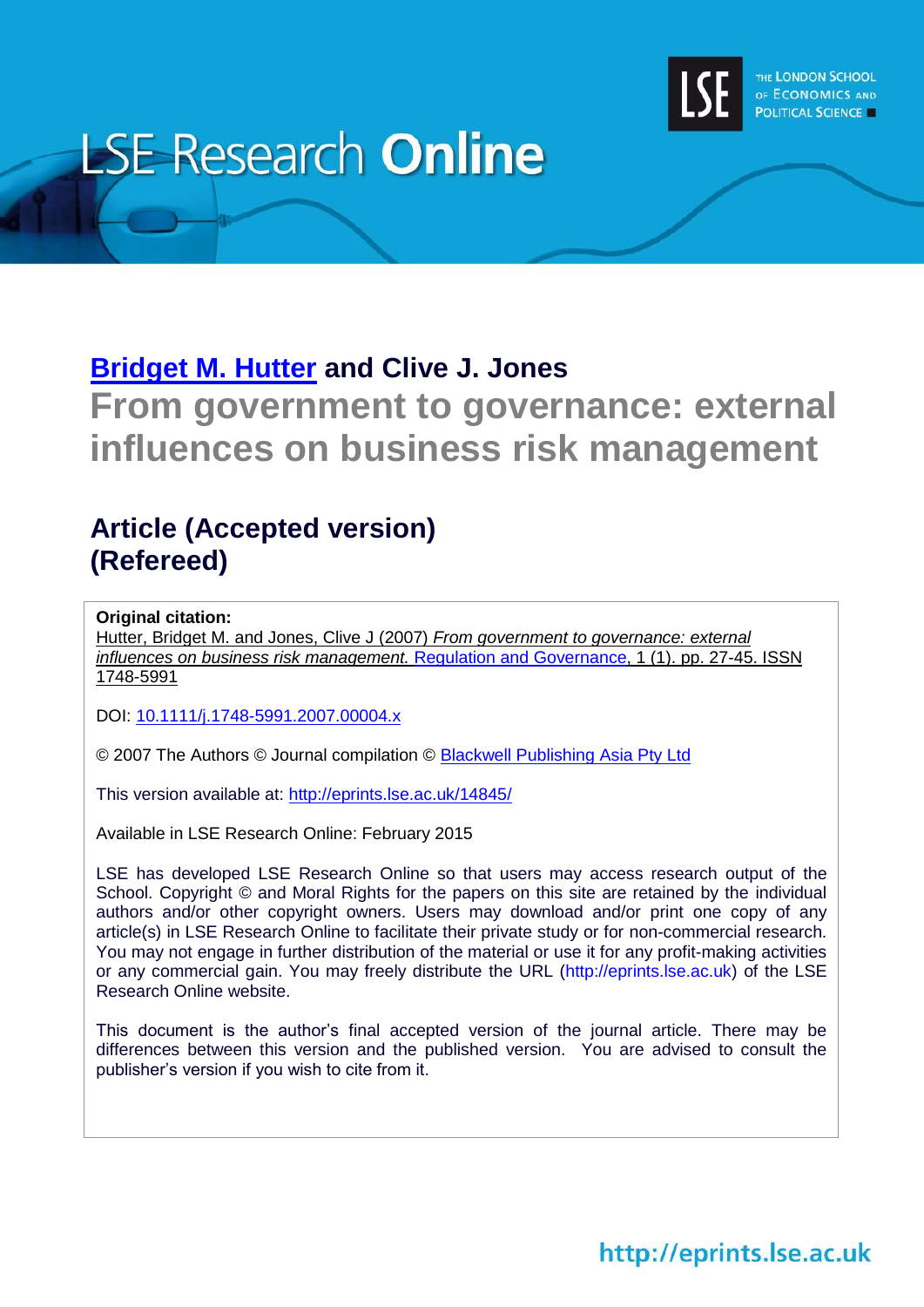## **From Government to Governance: External Influences on Business Risk Management**

Professor Bridget M. Hutter and Mr. Clive J. Jones<sup>1</sup>

#### *Abstract*

The influence of external organizations and pressures on business risk management practices has hitherto been examined through the influence of state regulatory regimes on businesses. This literature concentrates on key socio-legal concerns about the influence of the law in social and economic life. We know that the sources of regulation and risk management are diversifying beyond the state. What we do *not* have is much empirically informed research about the range of sources influencing the business world and in particular the weighting of influence exercised by them. In this paper we will explore the understandings regulatory actors have of the different external pressures upon business risk management through an empirical study of the understandings of those in the food retail sector about the management of food safety and food hygiene risks. A broader objective is to throw some further light onto the debate about regulation within and beyond the state.

Key Words: Governance, Risk Management, Regulation, Food safety, Non State Actors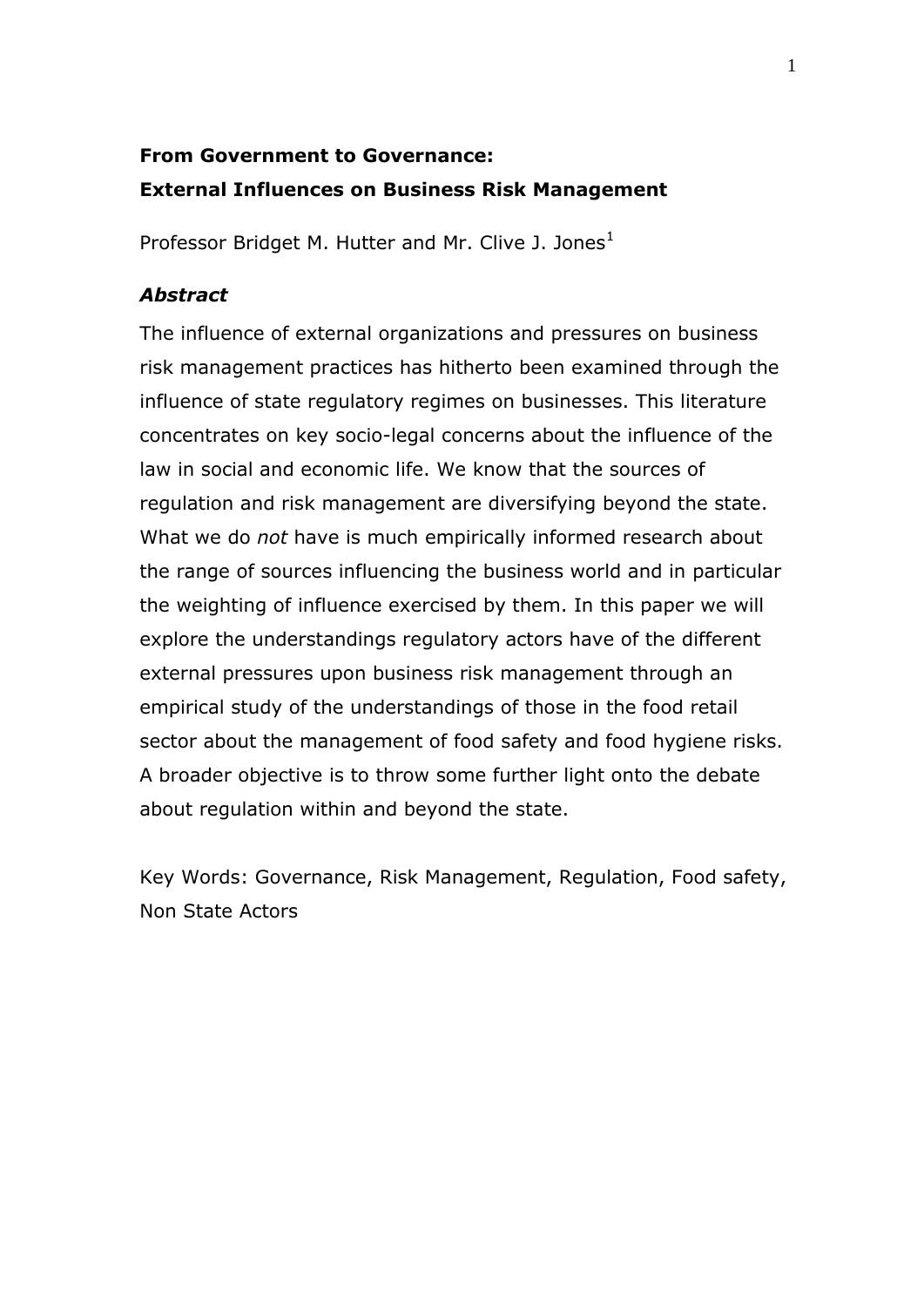#### *Introduction*

One aim of many modern regulatory regimes is to influence the risk management practices of organizations. The objective is to get organizations to prioritise risk management practices high relative to other organizational objectives. Regulation<sup>2</sup> is part of a structuring process which helps constitute order in economic life (Ayres and Braithwaite, 1992). It aims to shape motives and preferences and penetrate business organizations' objectives and practices (Shearing, 1993).

Research has focused on the way in which state regulatory regimes impact on business organizations. The literature identifies a number of factors which influence the impact of regulatory law on businesses and indicates that state influence through law is a necessary but not sufficient influence upon business risk management (Gunningham and Kagan 2005; Hutter 2001). There is increasing acknowledgement that regulatory space is occupied by the state and a variety of nonstate players, and that there is a move to outsource public management functions (Hancher and Moran 1989; Hutter, 2006; Osborne and Gaebler 1992; Scott 2001). This is central to discussions of the move from government to governance.

Concerns about the limits of state activities led in the late 1980s and early 1990s to debates about a crisis in state regulation. This prompted policy discussions which advocated a regulatory mix in which the state harnesses sources of regulation beyond the state (Ayres and Braithwaite, 1992; Gunningham and Grabosky, 1998). This was also seen as a means of empowering different participants in the regulatory process in order to maximize the promotion and achievement of risk management. A series of studies have highlighted the importance of focusing on the interplay of economic,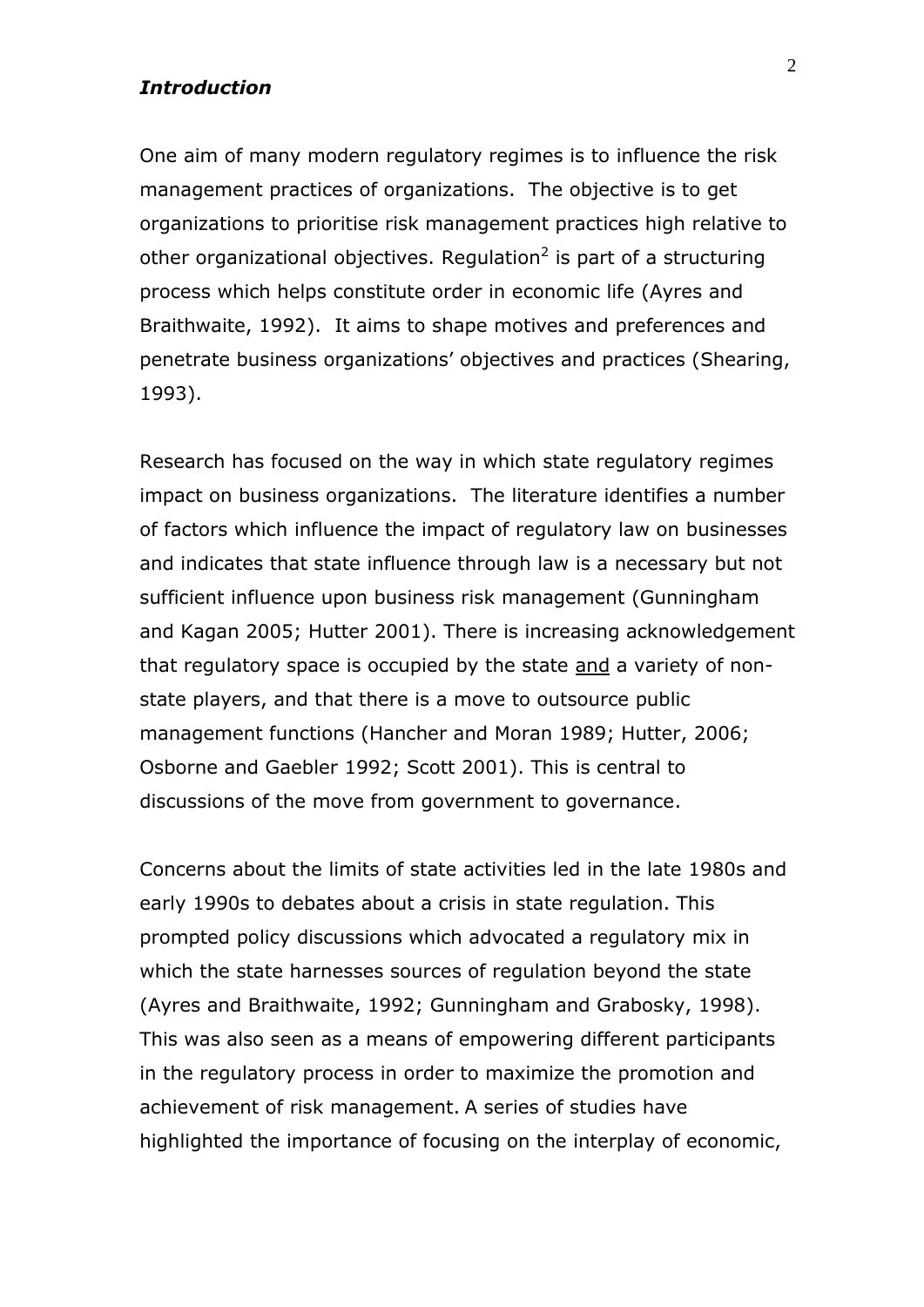political and social forces in understanding corporate regulatory factors. Also relevant is their interaction with the internal organization of a business and the views and behaviours of its management and employees.<sup>3</sup>

This paper addresses a neglected issue in all of these discussions in its consideration of how well these academic discussions resonate with the regulatory knowledge of those subject to regulation. Do they recognize regulation beyond the state? If so, which external influences are in play? How important are they in relation to state regulatory influences? And what is the nature of their influence?

The research we draw on focuses on the ways in which businesses in the food sector in the UK understand and manage food safety and food hygiene risks. Data were collected in two phases from businesses in south-east England and Scotland. The first phase involved consultations with 49 experts related to the food industry.<sup>4</sup> Discussions, which lasted on average an hour, were broad-ranging and offered a variety of perspectives on the state of food safety and food hygiene in the retail and catering sectors in the UK. The second phase comprised a questionnaire survey which was structured according to business type; notably the food retail and catering sectors and the size of business.<sup>5</sup> A total of 204 individuals across 31 businesses responded to the survey<sup>6</sup>.

### *External influences on business risk management: economic and civil*

Analytically we can identify two sources of regulation which are autonomous and independent from the state, namely the economic sector and civil society (Hutter, 2006). The economic sphere includes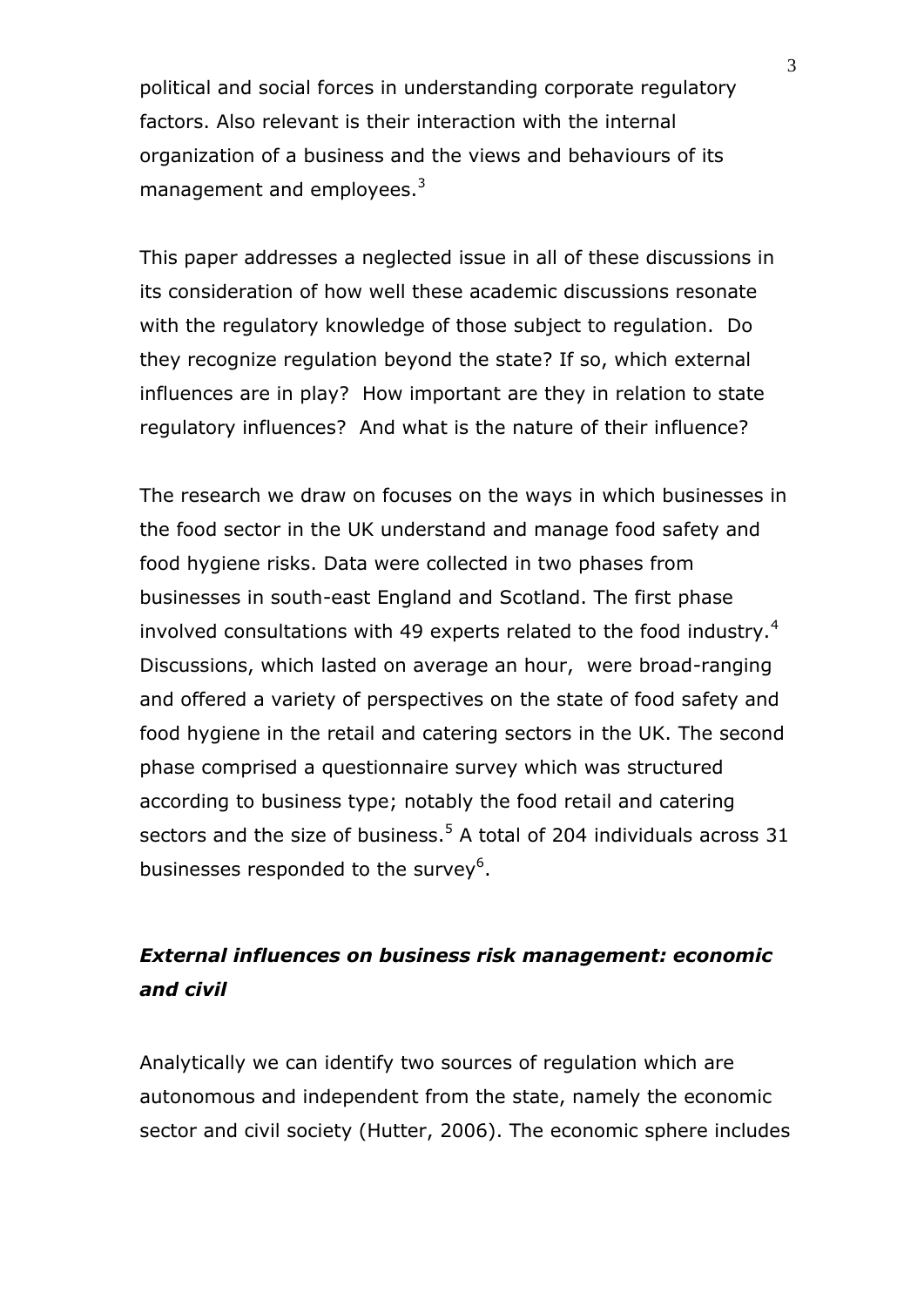a broad range of profit motivated organizations and activities embracing, for example, finance and industry. These include industry or trade organizations and companies themselves. There are also important hybrid forms of self-regulation, for example, enforced selfregulation which involves a mix of state and corporate regulatory efforts (Braithwaite 1982; Coglianese and Lazer, 2003). Some market participants sell risk management products and risk management advice, for example, insurance companies and consultancies. Others may exercise influence through their investment or consumer choices.

The term civil society embraces a fairly broad range of actors and organizations. Accordingly the range of sources of regulation in the civil sector is diverse. Perhaps the best-known regulatory sources in this sector are NGOs, a category which itself includes a diverse range of organizations which may operate at the local, national or international levels (Hutter and O'Mahony, 2004). Also important in the civil sector are standards organizations which produce standards about product quality, quality assurance, and risk management (Brunsson & Jacobsson 2000) and professional organizations which have long played a very important regulatory role in regulating entry conditions to the professions and laying down standards of conduct.

These organizations may influence regulation and business risk management in a variety of ways. The distinction drawn by Hood et al (2001) between the context and content of regulation is helpful here. The context of regulation refers to 'the backdrop of regulation' and the content to 'regulatory objectives, the way regulatory responsibilities are organized, and operating styles' (2001: 28). In the case of businesses one might use similar distinctions to identify those having a background and indirect influence from those who have a much more direct influence on business risk management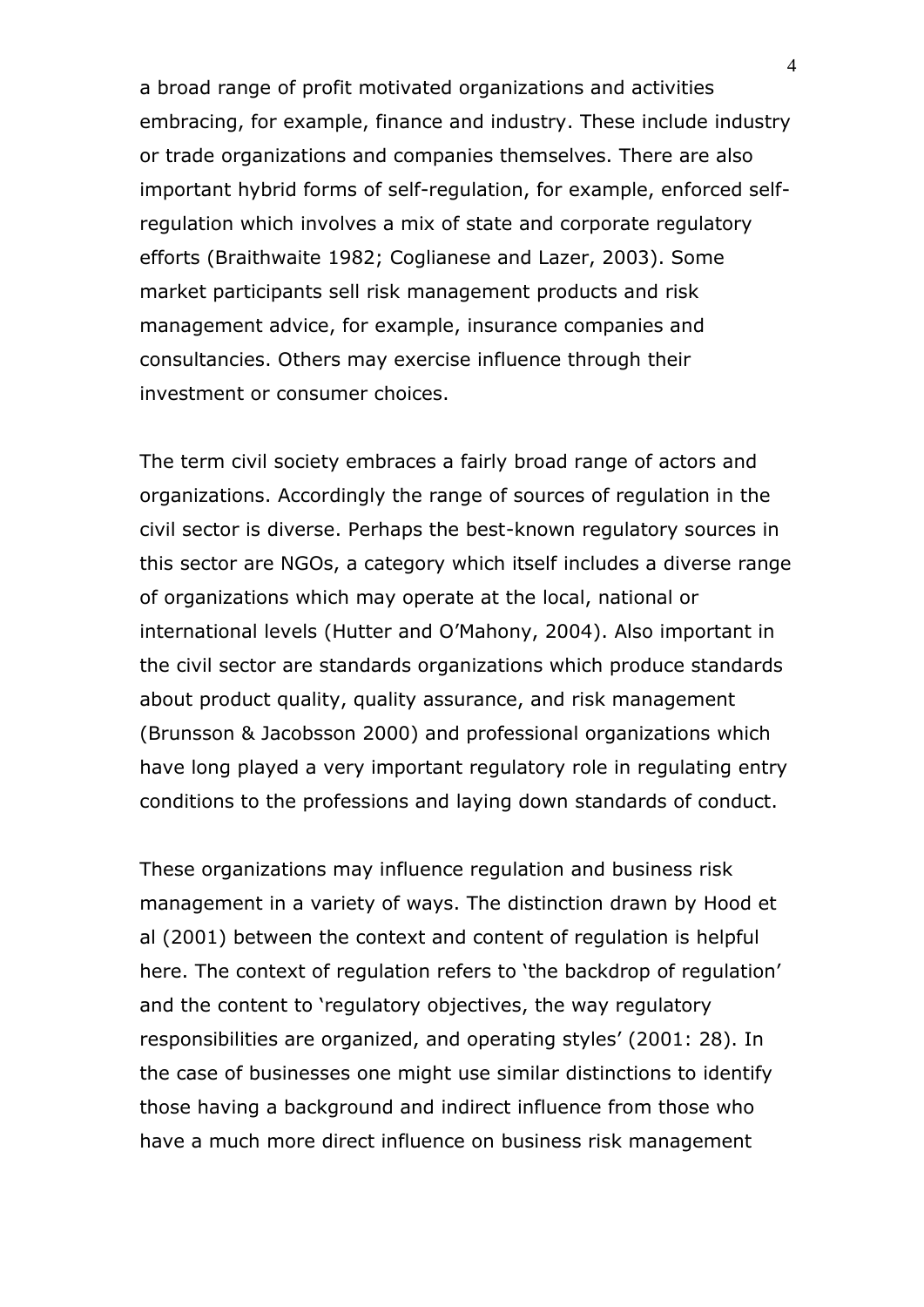practices. NGOs, for example, may be both part of the context and content of regulation; they may exert normative background pressure or in some cases they may be formally incorporated in business risk management and corporate social responsibility initiatives.

Let us now turn our attention to how these issues work out in practice in one particular area of risk management, namely that of food safety and food hygiene.

#### *Management of food safety and food hygiene risks*

This management is designed to minimise the risk of food borne illnesses and we should be in no doubt that the risks here are considerable. In 2000 over 5 million people in the UK and 76 million in the US suffered food poisoning (Adak et al, 2002). A proportion of these were admitted to hospital and a small number died. It is thought that the trends in food borne disease and death are improving and undoubtedly risk management within the food industry is crucial to this (Adak et al, 2002).

In this section of the paper we present data from the research with respect to the regulated's knowledge of external influences upon food safety and food hygiene practices in the food retail sector in the UK. Throughout this section we will highlight any significant variations between respondents, we are in no way suggesting in this paper that there are homogenous views in this sector, far from it, the variations are important.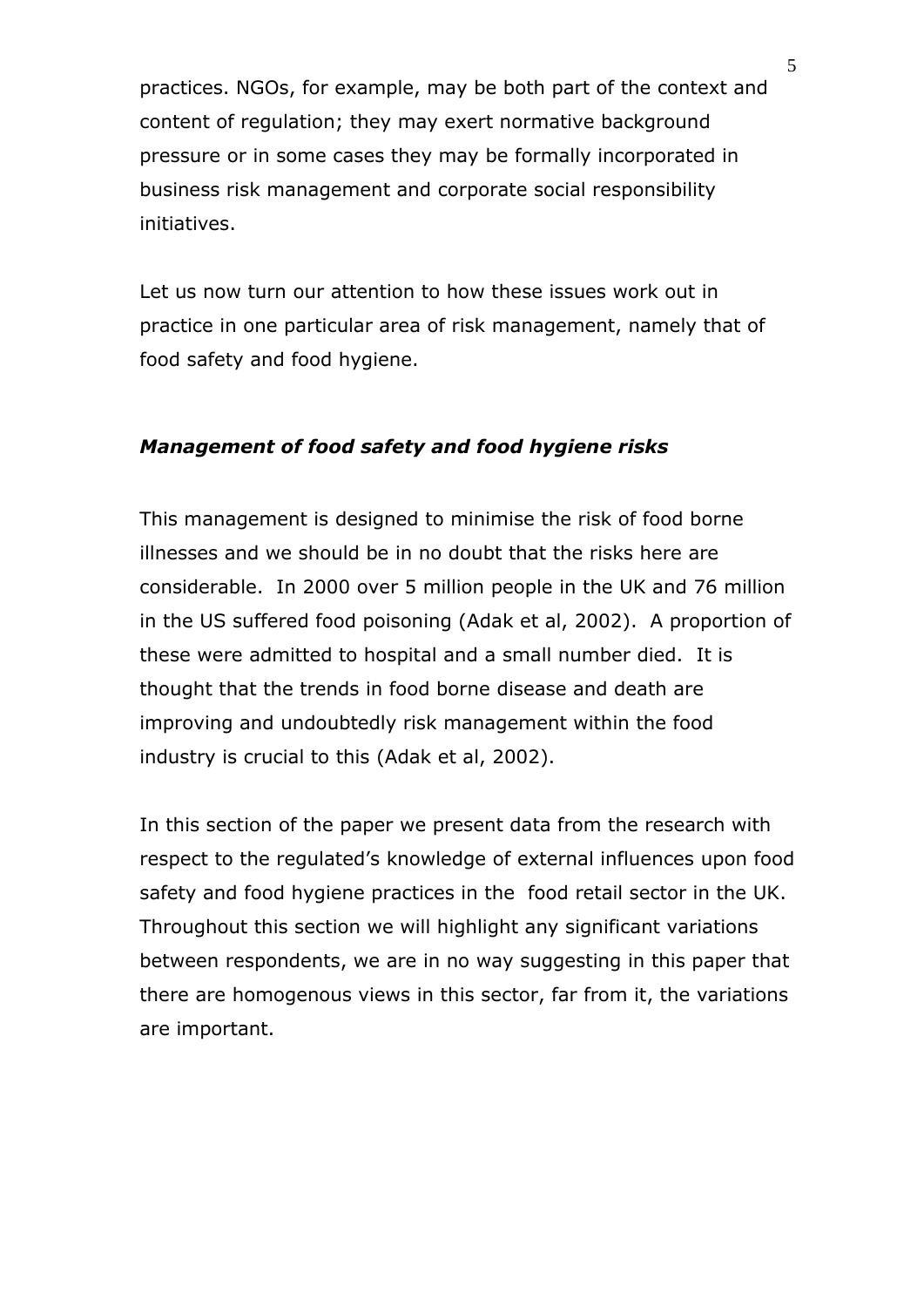#### **State regulators**

State regulatory arrangements for food retailers and catering outlets in the UK are organized on a national and local basis. In very general terms central government sets food safety policy through the Food Standards Agency (FSA) and local government implements this policy through their individual Environmental Health Departments. The officers of these departments monitor compliance with the minimum standards required by government legislation, promoting guidance and best practice on higher standards. Enforcement action may be taken against businesses which are non-compliant with minimum legal requirements.

Food safety is often the responsibility of local government Environmental Health Officers (EHOs) and food standards the responsibility of local government Trading Standards Officers (TSOs). The exception to this arrangement is in London and Scotland where both food safety and food standards are the remit of EHOs and they may have the title of Food Safety Officer. EHOs do not only inspect food production, catering and retail premises on matters of food safety they perform additional duties such as housing standards, pollution control, health safety and welfare and noise control (Hampton 2005).

The FSA is a policy making body with responsibility for guidelines, standards and codes of practice. It does have an enforcement arm, the Meat Hygiene Service (MHS) whose activities are independent of and parallel to those of EHOs and as such are outside the boundaries of this research. Each of the home nations of the UK, except England, has a devolved branch of the FSA. The FSA inspects and audits the environmental health departments of local authorities.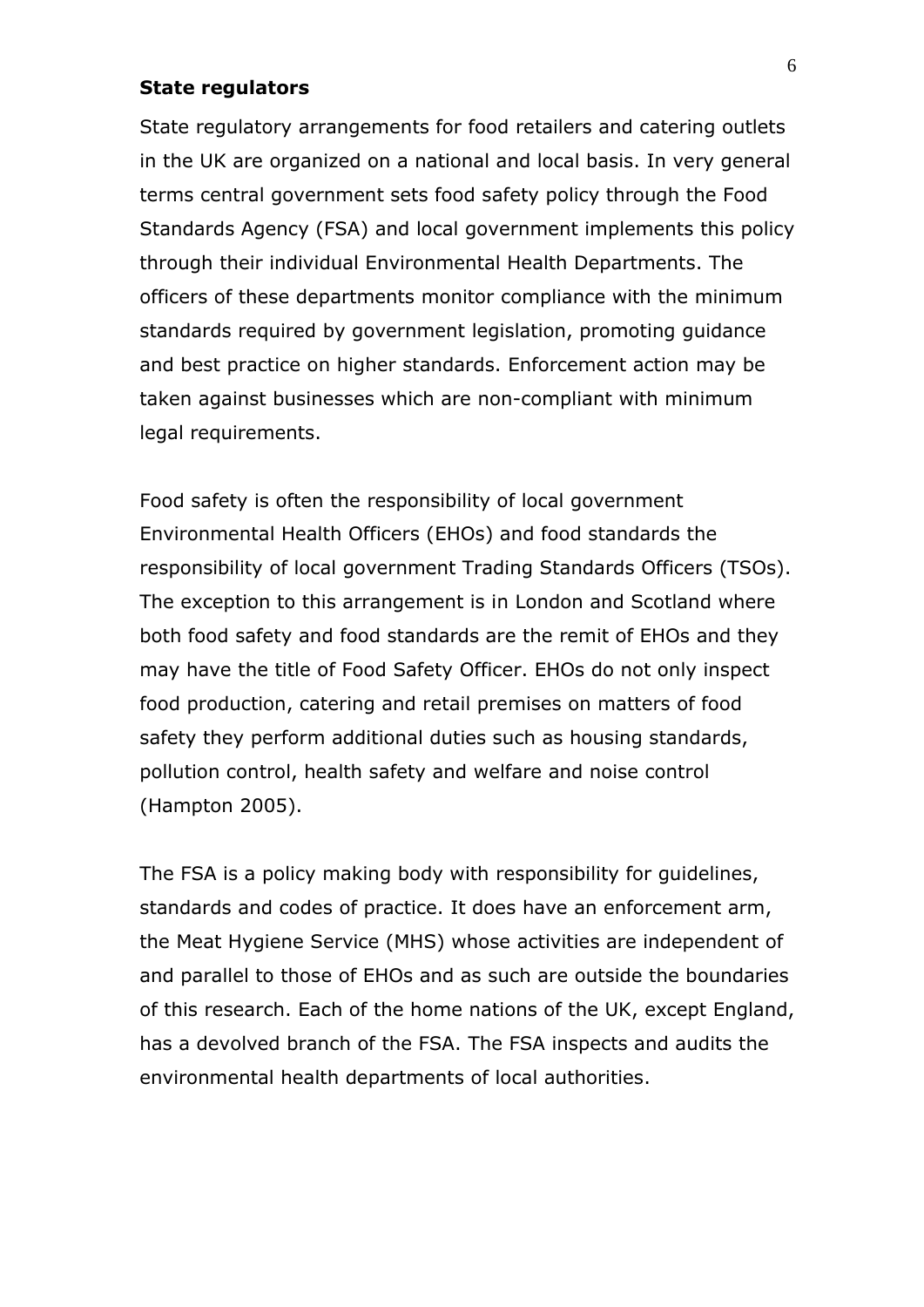The FSA was borne out of a crisis in food regulation in 1980s and 1990s. A series of food controversies, including BSE, e-coli and salmonella, shook confidence in the system of food regulation in Britain. A number of problems were held responsible, among them fragmented and conflicting responsibilities for food safety in Britain. This led the government to follow the recommendations of the James Report (1997) and establish a non-ministerial department to undertake responsibilities previously held by multiple government departments and to oversee local authority enforcement. A key objective was to restore consumer confidence in the safety of food. During the course of this research there was no evidence that the crises of the 1980s and 1990s were material to the thinking of our experts or the managers we surveyed: none referred to these crises. While there were differences in opinion concerning the state of food safety and food hygiene in Britain today no one indicated that they considered it in a state of crisis.

Those we met in the first phase of the research differed widely in their views about how much would be known about the state-based regulatory systems set up in the late 1990s. Some considered state regulatory arrangements to remain confusing and they expected that we would encounter a great deal of uncertainty in business especially amongst micro, small and medium-sized enterprises (SMEs), particularly about the role of the FSA.<sup>7</sup> It is notable that it was only in the first phase that any particular note was made of the influence of the European Union. Possibly the EU did not feature in the second phase as EU legislation tends to be incorporated into national legislative regimes.

In the second phase of the research managers of food businesses were asked about a range of matters, for example, their understandings of food safety and food hygiene risks, their sources of

7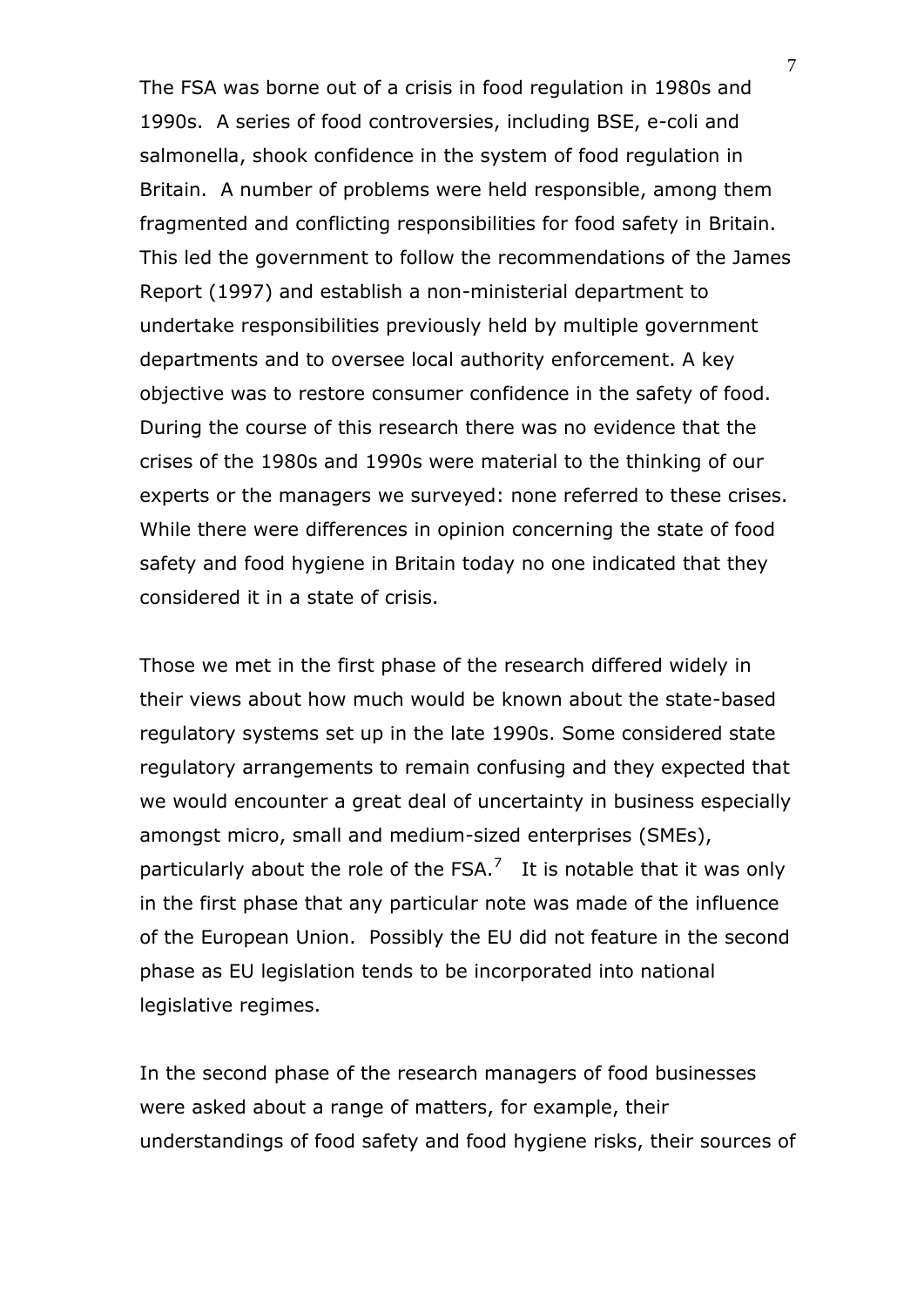information about these risks, business controls to manage risks and, the subject of this paper, external influences on their risk management sources. These included a very general question about the extent to which their consideration of food safety and food hygiene risks is influenced by sources external to the business. Table 1 details the aggregate responses we received. In the rest of the paper we will consider these alongside the other interview and survey data we collected.

The survey found that state regulatory agencies were, alongside consumers, the most important external influence on food businesses and of these, EHOs were held to have the most influence (see Table 1). The strength of the influence is revealed in the constancy of the findings across different groups: 68% of managers and 67% of micro and small business managers claim EHOs are a strong influence when they are considering food safety and food hygiene risks with only 2% of managers and no micro or small business managers claiming EHOs are of no influence.

Insert Table 1 here.

Respondents were able to give detailed answers about EHOs. The point of contact in each business varied. In many businesses managers were not present during an EHO visit and in large organizations the visit was often 'handled' by a specialist from head office or a more senior manager. This is not the case with micro and small businesses where the manager has direct and personal contact with the EHO. This may in part explain the additional finding that micro and small businesses tended to claim better quality relationships with EHOs than most medium and large size businesses.<sup>8</sup> This said one of the surprising findings of the survey is that with one exception (1 out of 15 respondents) none of the micro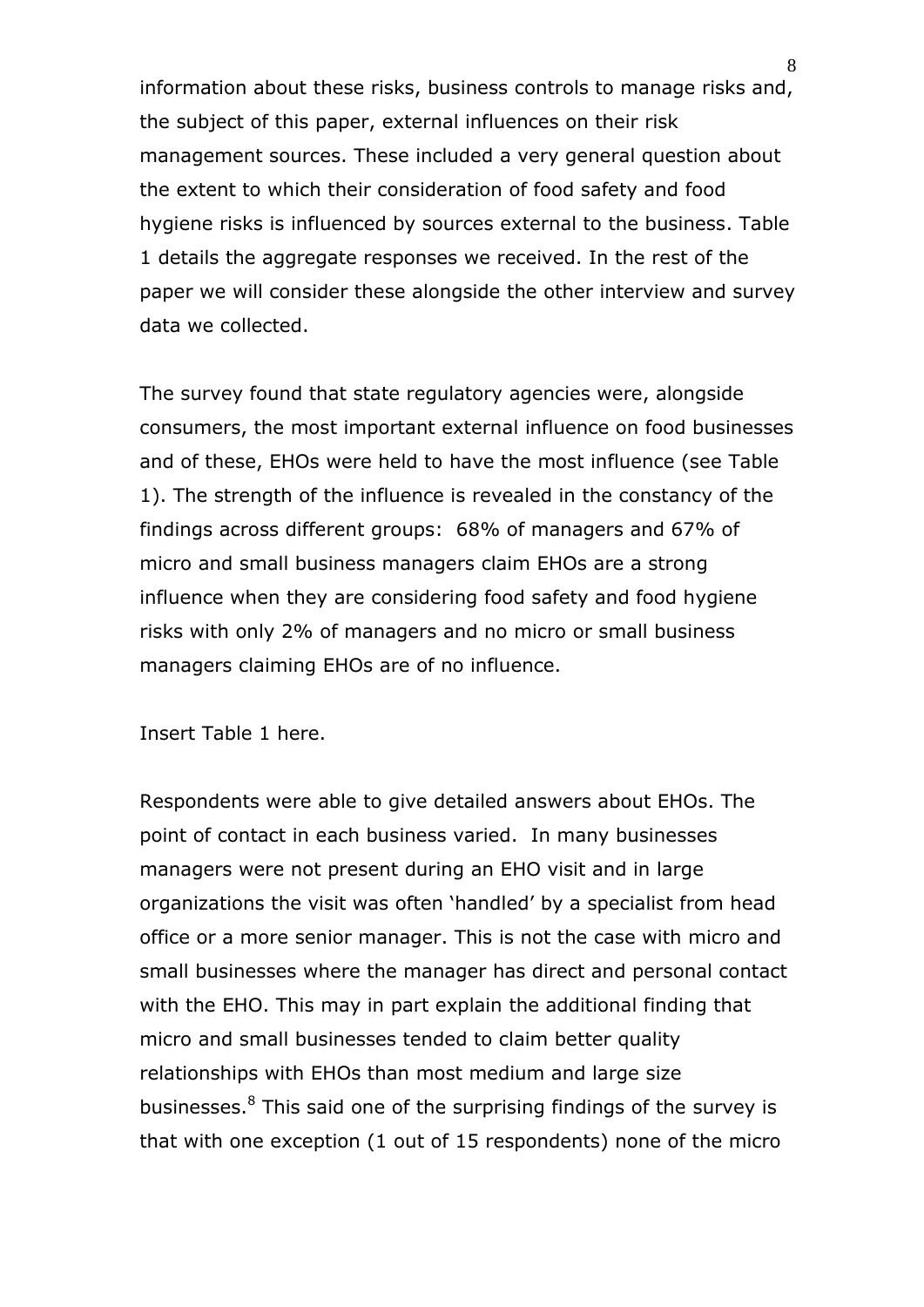size catering businesses proactively sought advice from EHOs. This is especially surprising as EHOs emerged as an important source of information for other food businesses. Two-thirds of the businesses we surveyed actively seek advice from the EHO. Inspection appears to be an important educative channel and it may be that micro businesses find these visits especially helpful – thus the perception that they have a good relationship – yet they may simultaneously lack the confidence to actively ask EHOs for advice in the way larger businesses do.

We also questioned respondents about TSOs. They are clearly of influence (62%) on our food businesses but not as strong an influence as EHOs (91%). Knowledge about TSOs was patchier than was evident in the case of EHOs. For example when asked about TSOs 52% of micro and small businesses indicated a response of 'Not applicable' or 'Don't know' compared to 10% who did not or could not respond on the subject of EHOs. Little patterning was evident according to the size of business or whether the business was a retail or catering business. TSOs received almost no spontaneous mention elsewhere in the survey where they were mentioned by less than 2% of respondents. This would suggest that an awareness exists of trading standards matters but managers, directors and owners have had little experience of direct contact with a  $TSO<sup>9</sup>$ .

#### *Food Standards Agency*

During the first phase of research the role of the FSA was, as one might expect from this group of experts, well known but there was a great deal of uncertainty about how well known the FSA would be within the food industry. Yet in our second phase survey the FSA was ranked as the third most important external influence on food retail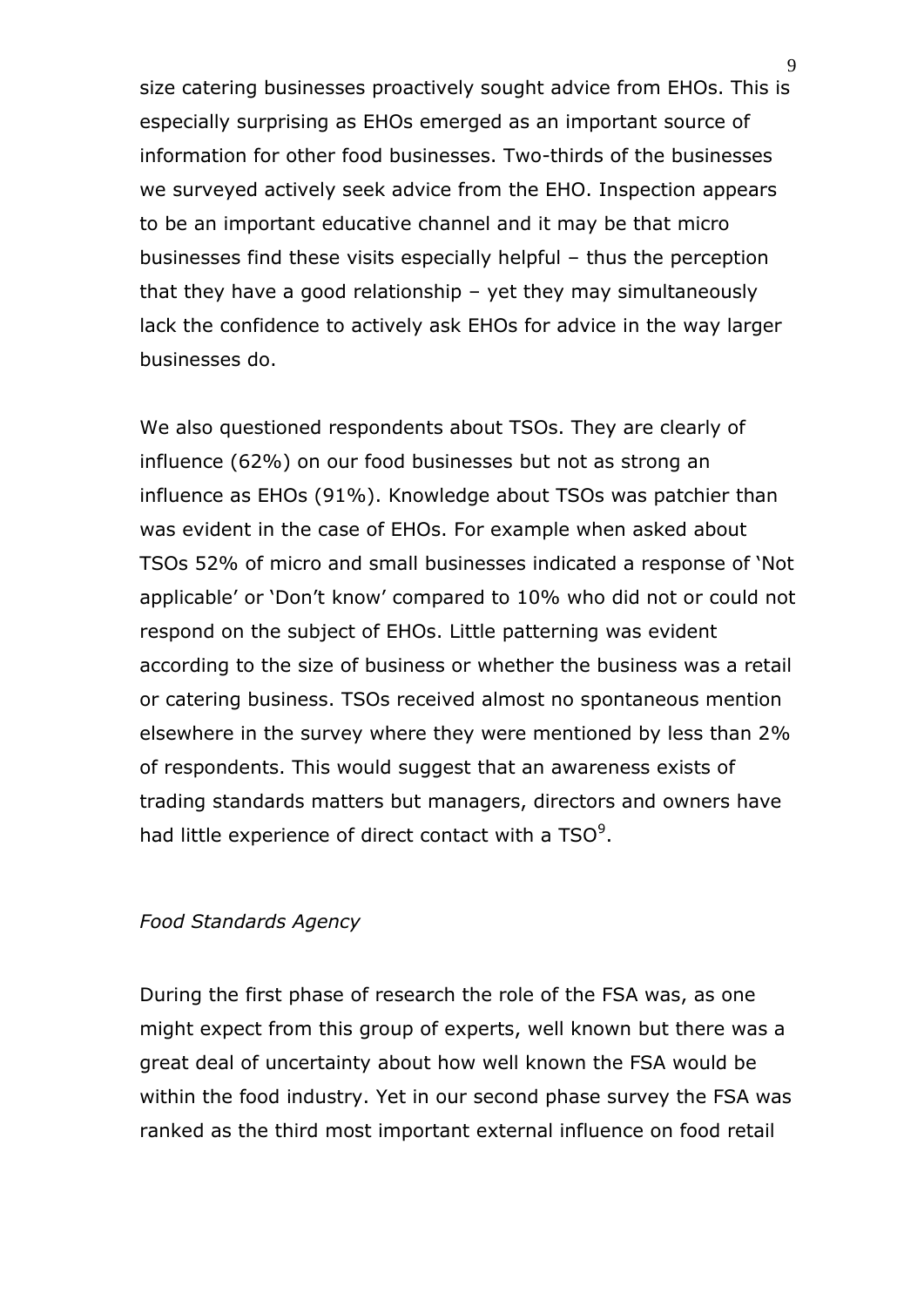and catering businesses. This ranking did vary between businesses. Those with a detailed knowledge of the FSA tended to be at the highest levels within businesses, that is within 'head office' specialist functions and similarly specialist functions within trade associations.

Confusion did exist about the division of responsibility and functions of state regulators. A sizeable minority of respondents did not realize that the EHO is an employee of the local council. Several specific references in the research were made to non-specific state bodies such as, 'the government' (7 references), 'the authorities' (2 references) or 'the council' (6 references).

#### **Non-state regulators**

The growth of non-state actors in regulation and risk management practices was very well understood by our experts who in addition to state regulators and supranational institutions, identified a variety of non-state sources of regulation. In the economic category they cited trade organizations, commercial consultants, the insurance industry, lawyers, private standards and self-regulation/best practice. In the civil category they noted professional associations, scientists, advocacy and pressure groups, external accreditation agencies, assurance schemes, consumer NGOs, the public and the media.

The second phase of data collection questioned respondents about a variety of sources of non-state influence. As we can see from Table 1 the most influential of these groups are consumers who, along with EHOs, exert the greatest influence over respondents' food safety and food hygiene management.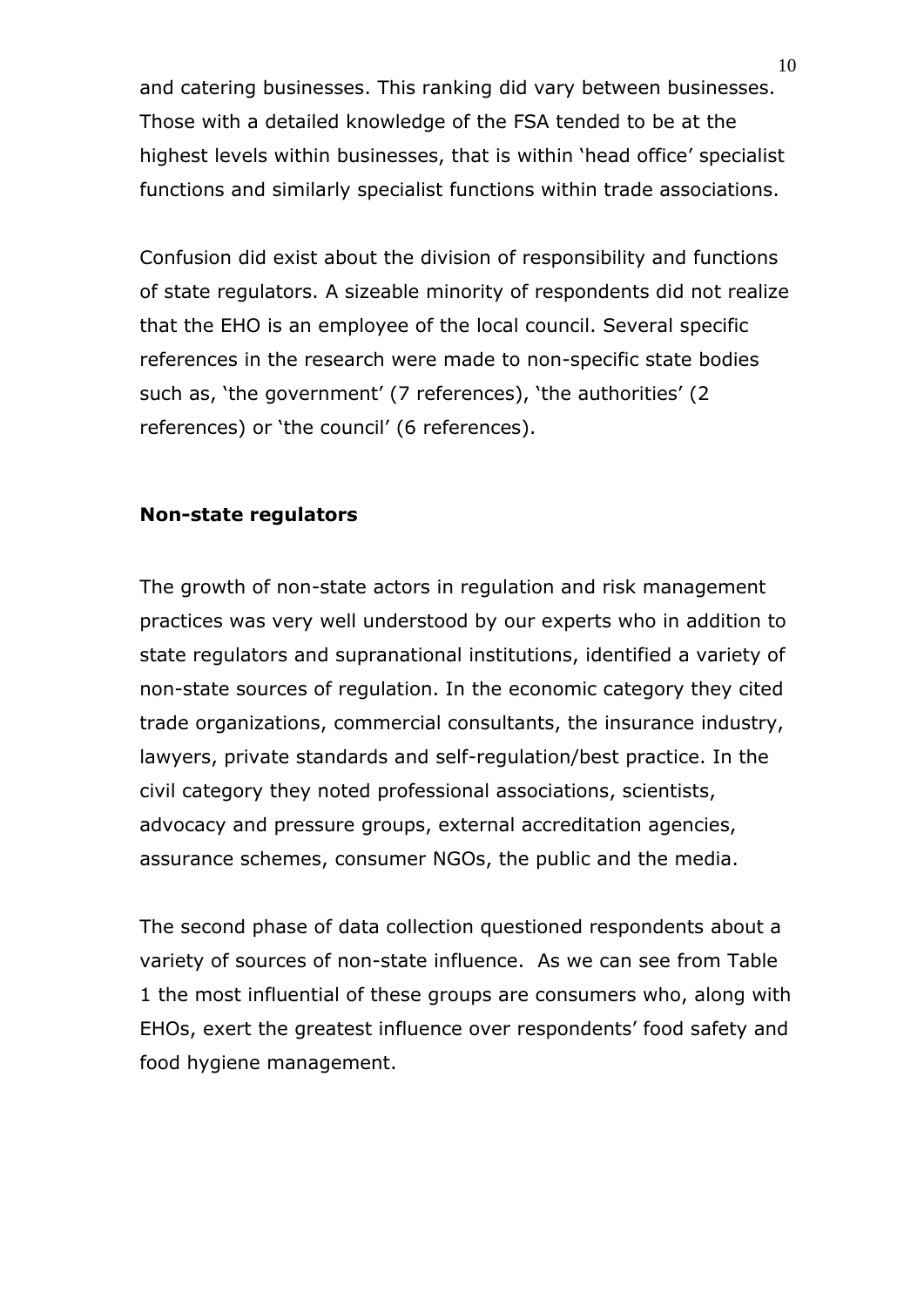#### *Consumers*

Our first-phase interviews did not identify consumers as having such important potential in the regulatory system and did not indicate how widespread and strong an influence they would be amongst the business managers interviewed in the second phase of the research. For many businesses consumers were either as influential or almost as influential as EHOs.

Most managers in the sample sense a general public awareness of food safety and food hygiene risks. This is well illustrated by Table 2 below which shows how managers responded to a question about their understandings of consumer concerns. In two companies 100% of managers thought that consumers rated food safety and food hygiene issues as 'Very important'. Overall 'Price' (value for money) was cited as the second highest concern of consumers. A senior risk manager from a large branded licensed catering chain commented that his business had 'over complied on GM regulations due to consumer demand'.

Insert Table 2 here.

#### *The media*

The media is often considered one of the most influential opinion formers but in this research their comparative strength of influence was not widely recognized. During the period of study it was known that some businesses in the sample had first-hand experience of direct media attention. But specific details were difficult to obtain through the survey. Respondents were more prepared to discuss the more *diffuse effects of the media* where the influence is more generic: either the food industry or a food product becomes the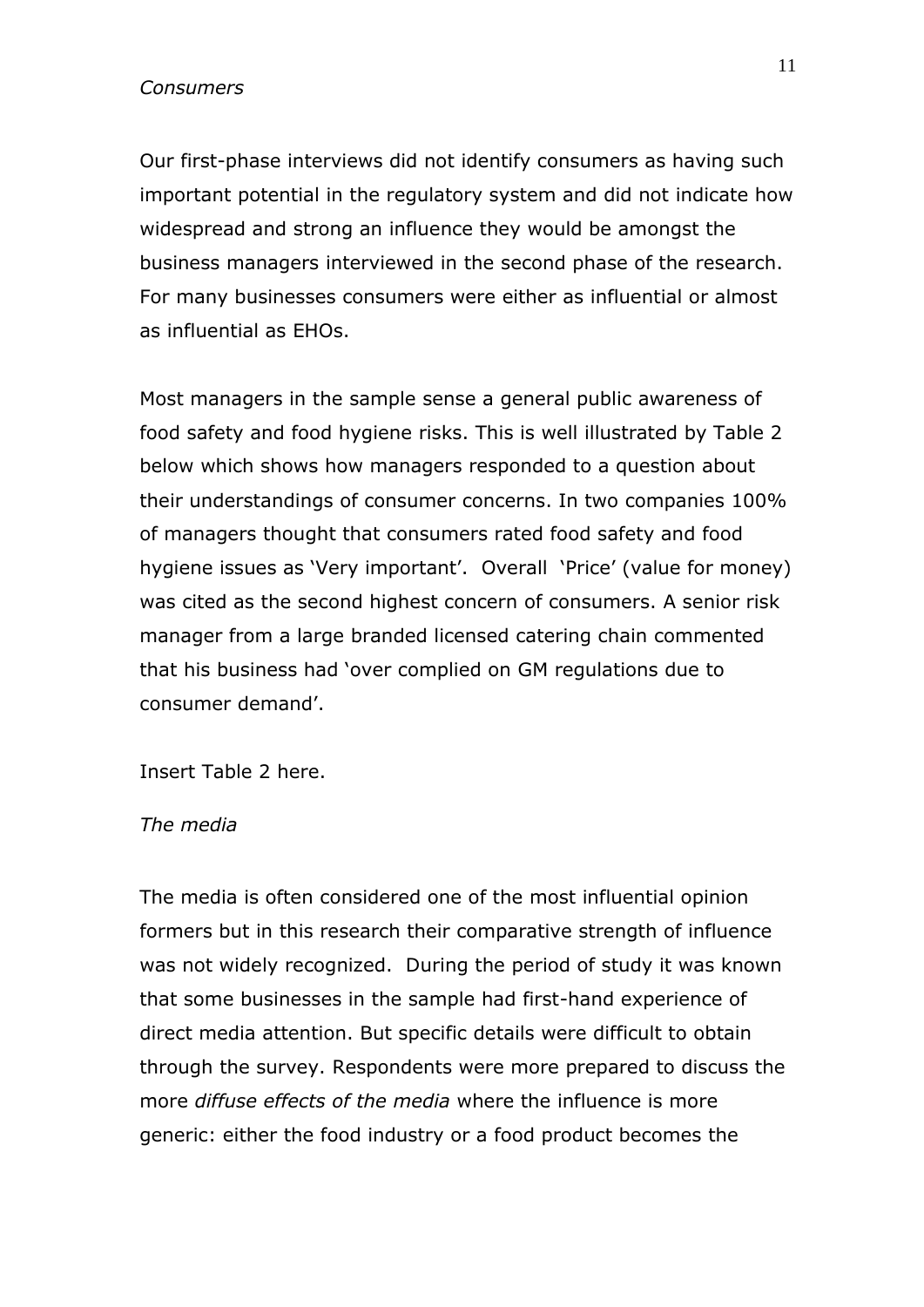subject of media attention and all businesses are influenced. A small group of individual managers across the sampled businesses criticized the media for creating 'food scares'. Another group of mangers was clearly (possibly unwittingly) 'part' of the food scare in that they would cite risk matters, of often complex and disputed risk, which were receiving extensive press coverage at the time of study.<sup>10</sup> There was also concern that adverse publicity for any part of the industry had a contaminating effect on others:

When bad practices are shown on TV I think people think that all catering businesses are run the same. Not right! (Manager– contract catering business)

#### *Insurance companies*

Insurance companies are thought by some commentators to have a potentially important regulatory role (Ericson et al. 2003). Yet very few of those we interviewed and surveyed in our research regarded insurance companies as a significant influence on their management of food safety and food hygiene.

Our experts thought it unlikely that insurance companies would figure prominently as an influence on food safety and hygiene standards but there was a suspicion amongst these experts that their influence may be increasing. A degree of scepticism about the ability of insurance companies to play a credible role in the food sector was also expressed, comments ranging from a view that insurance companies are not very good at quantifying risk, with others being especially concerned about moral hazard problems – 'Insurance is the enemy of the good as it is designed to average out loss resulting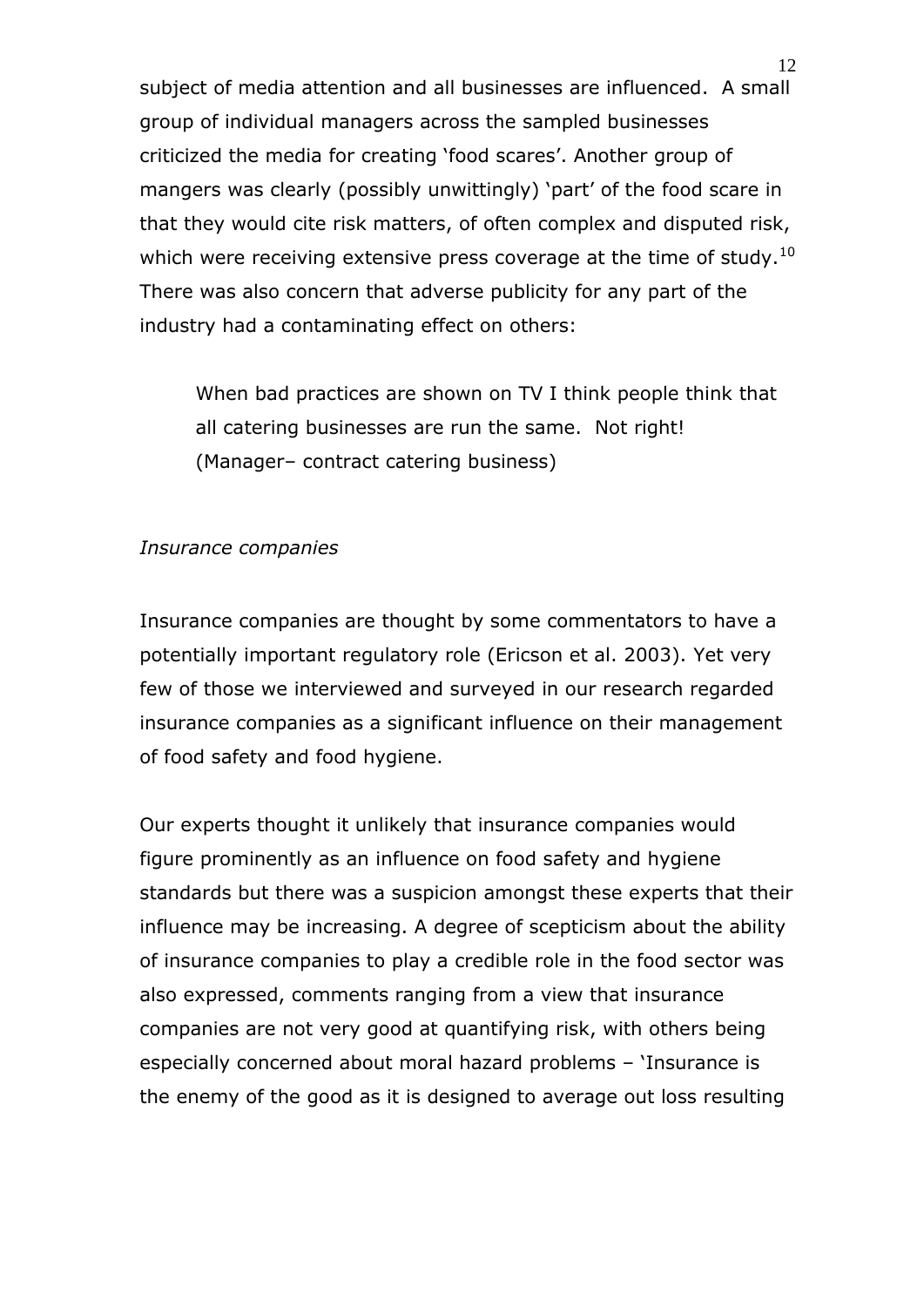in the good not being rewarded and the bad not being punished' (interview respondent).

Some 60% of managers of micro/small businesses compared to 50% of medium and large companies $11$  claimed to have insurance cover for food hygiene and food safety incidents. Conversely, micro and small business managers (30%) view insurance companies as much less influential than did managers of medium and large businesses (50%). 20% of all managers received information on food hygiene and food safety from their insurance company but only one business (a micro/small business) reported ever having been inspected by an insurance company.

Our survey found that 15% of managers in medium- and large-size businesses regarded insurance companies as having a 'strong influence' with the medium and large catering businesses being more inclined to regard them as strongly influential (20%) than the retail only businesses (8%).

#### *Lawyers*

The relevance of lawyers to risk management was not well understood by our survey respondents. Lawyers were considered to have the least influence of all the external actors we asked about in the survey. A slight difference in influence does emerge between the catering and retail sectors with the former responding that lawyers have greater influence than was the case with the retail sector. Interestingly almost 90% of managers of micro/small businesses did not answer this question.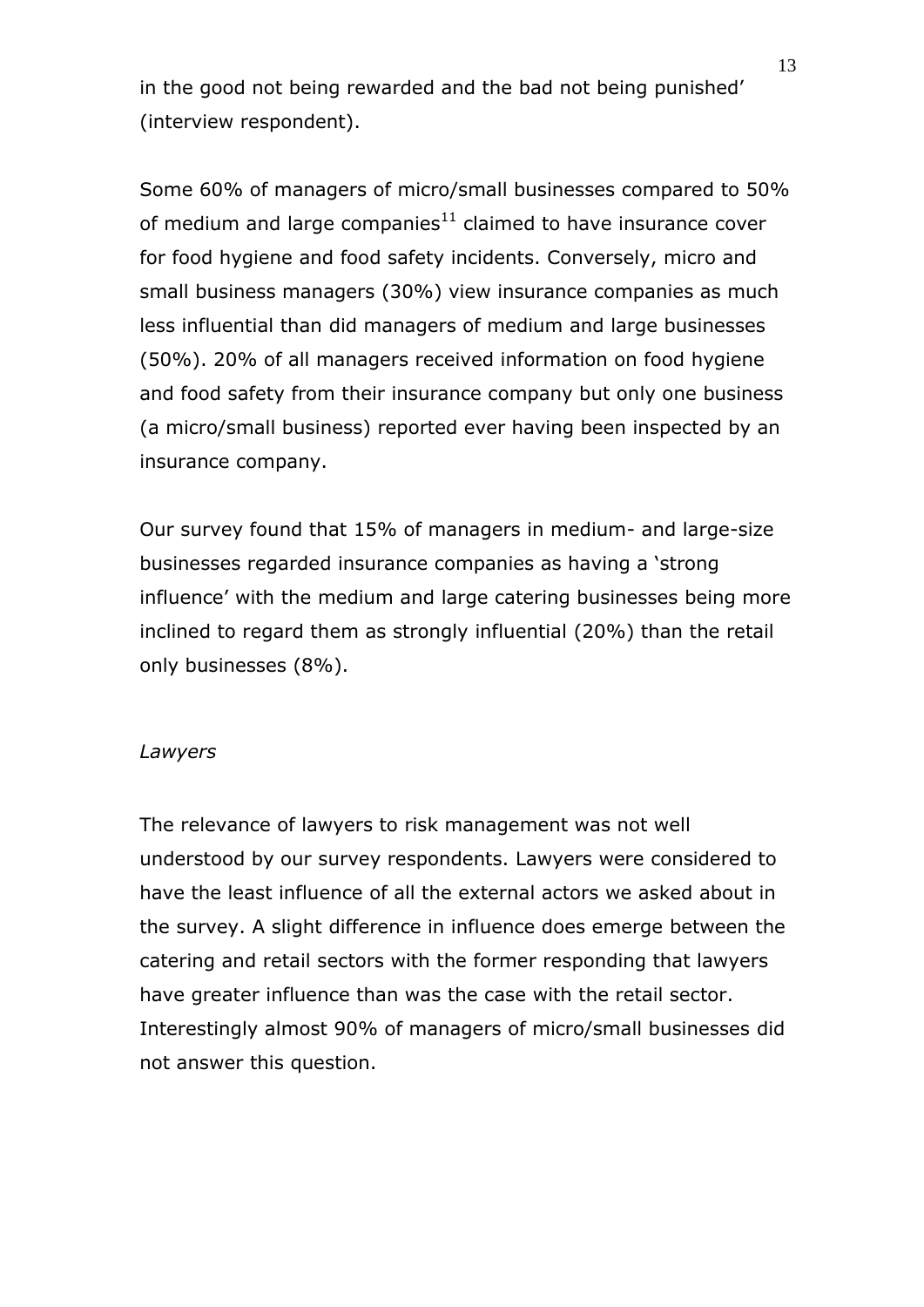Only two experts from phase 1 spontaneously referred to legal influence upon food safety. This was less a comment specifically regarding lawyers as individuals and more a comment on how the legal system in its broadest sense was perceived to operate. A director of a catering company commented that their risk management approach had a bias towards viewing risk from a legal perspective in an attempt to avoid litigation possibly relating to their business operations in the United States. A senior risk manager from the headquarters of a large licensed catering chain commented on the rise in claims from customers who had 'fallen over in the car park after leaving our establishments'. He considered this an example 'compensation culture'. Surprisingly, given the debates about the UK being riddled with a 'compensation culture' his was the only explicit mention of this phenomenon in phase 1 and phase 2 of the research. Regardless of accuracy we expected these claims to be reflected in our findings but it was far from the case.

#### *Pressure* g*roups/NGOs*

Pressure groups, especially NGOs, are perhaps one of the most well known regulatory sources in the civil sector. They are especially important for their information-gathering work and for their exploitation of publicity as a way of influencing business behaviour (Braithwaite and Drahos 2000; Hutter and O'Mahony 2004). Yet they did not figure prominently in our research.

Phase 1 data revealed very different views of NGOs. A senior risk manager from a licensed catering chain commented that the Better Regulation Task Force and Food Standards Agency 'even out the influence of the National Consumer Council (NCC) and other (proconsumer) lobbyists'. A contrasting comment came from a director of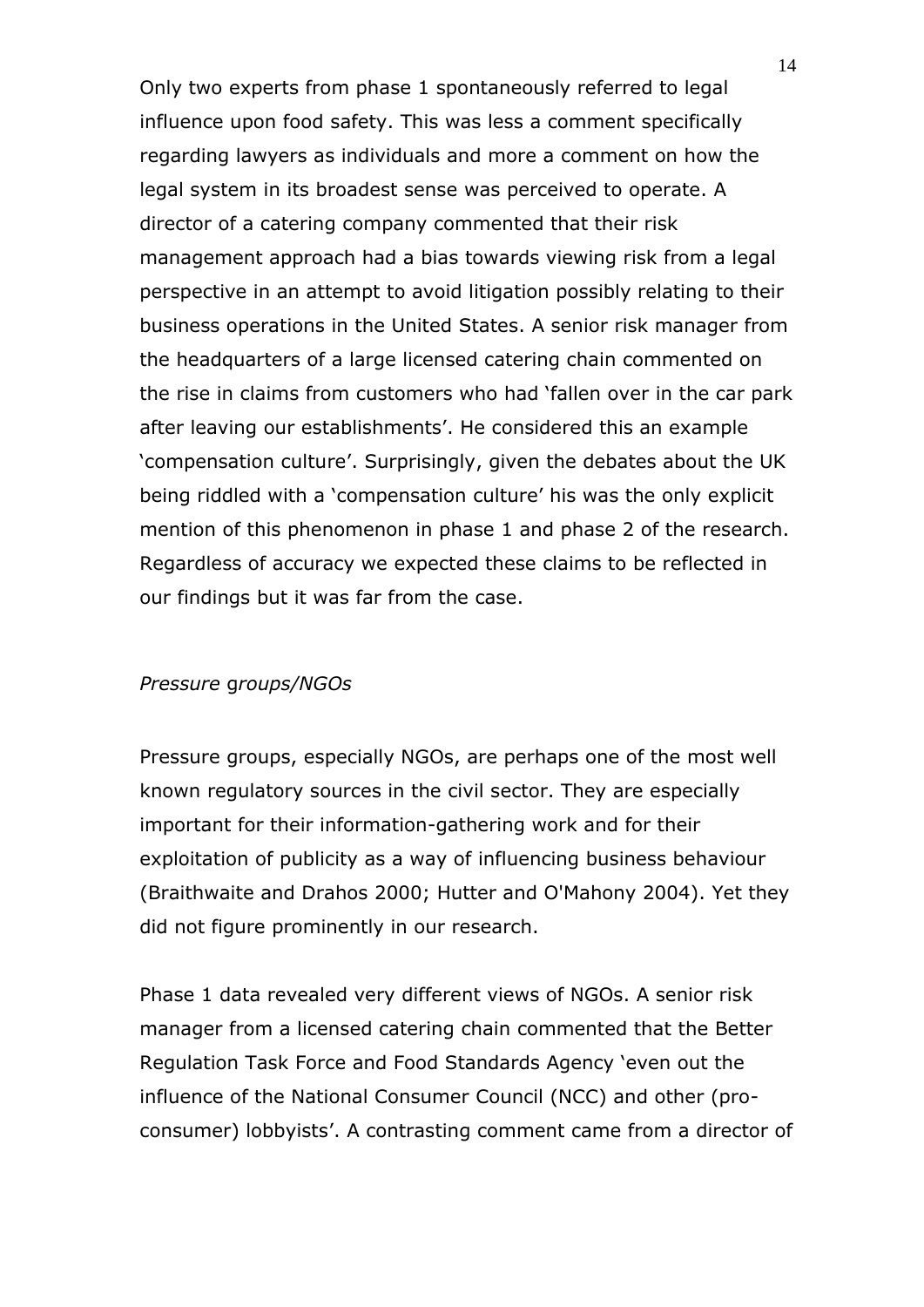a large food retailer who mentioned that as part of developing their Corporate Social Responsibility scheme they were working with a team of academics and consumer-friendly NGOs.

One director in phase 2 suggested that his employees would not know what a pressure group or NGO was and this is to some extent borne out by our data. Overall 40% of our sample was unable to answer questions about NGOs with 86% of respondents in one large UK restaurant chain and 83% from a large UK takeaway chain being unable to answer at all. Generally, 31% of respondents attributed NGOs 'no influence' with just 5% indicating a strong influence.

#### *Private consultancy firms*

Management and other more specialist consultancies focusing on selling risk management and regulatory compliance advice, cover a range of risk management domains. Many such organizations exist, their trade being to sell advice which will assist businesses understand state regulations and guidance, ensure that they have compliance systems in place and even offer advice on how businesses should relate to regulators especially in registering their businesses with regulators, licensing processes, complaints procedures or legal actions.

In our research views about consultancy firms were mixed. Two large private consultancies specialising in the food industry were widely known and highly regarded for their provision of a range of technical, business, scientific, regulatory and legal services relating to risk. These were mentioned by senior policy makers and directors in phases 1 and 2 as providing research, policy and operations support to many businesses in the sector. However, knowledge of these two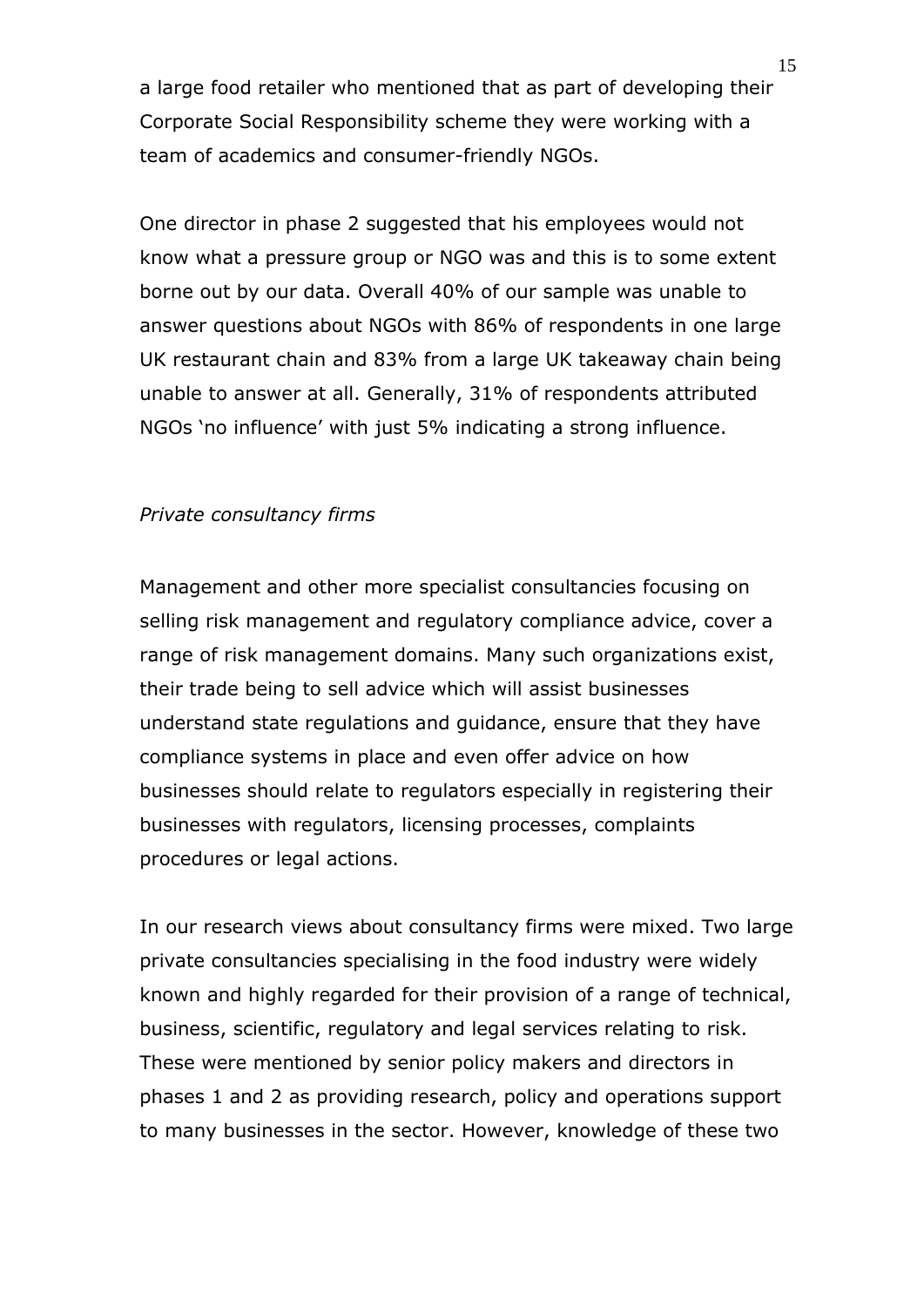consultancies was dependent upon level of seniority in the staff hierarchy, not a single manager mentioned consultancy, only those at directorial level.

Other consultancies mentioned by respondents were typically small consultancies run by former state regulators or former technical employees of large food companies. These were used for advice and inspection. The most direct evidence of influence came from a catering chain where the scores from consultancy audits influenced the calculation of the remuneration of the board of directors. Not a single micro or small business in either the retail or catering sectors represented in the sample used a consultancy as their main source of information about food safety and hygiene risks.

Not all consultancies were viewed positively and some received a great deal of criticism from all of the sectors represented. They were seen to be exploiting the confusion of micro firms and SMEs relating to HACCP<sup>12</sup> – 'consultants are making a killing out of HACCP, just pulling stuff off the net and then selling it' (interview respondent). But there was more than moral indignation, some expressed concern that there is 'over-implementation of risk management practices due to the advice of commercial consultants'. This very much chimes with evidence that consultancy firms may be a source of what has come to be referred to as regulatory creep (BRTF 2004).

#### *Trade associations*

Trade associations are a prominent form of economic self-regulation where businesses voluntarily join schemes involved in establishing and maintaining codes of practice (Gunningham 1995; Rees 1997). They may thus play an important risk management role for their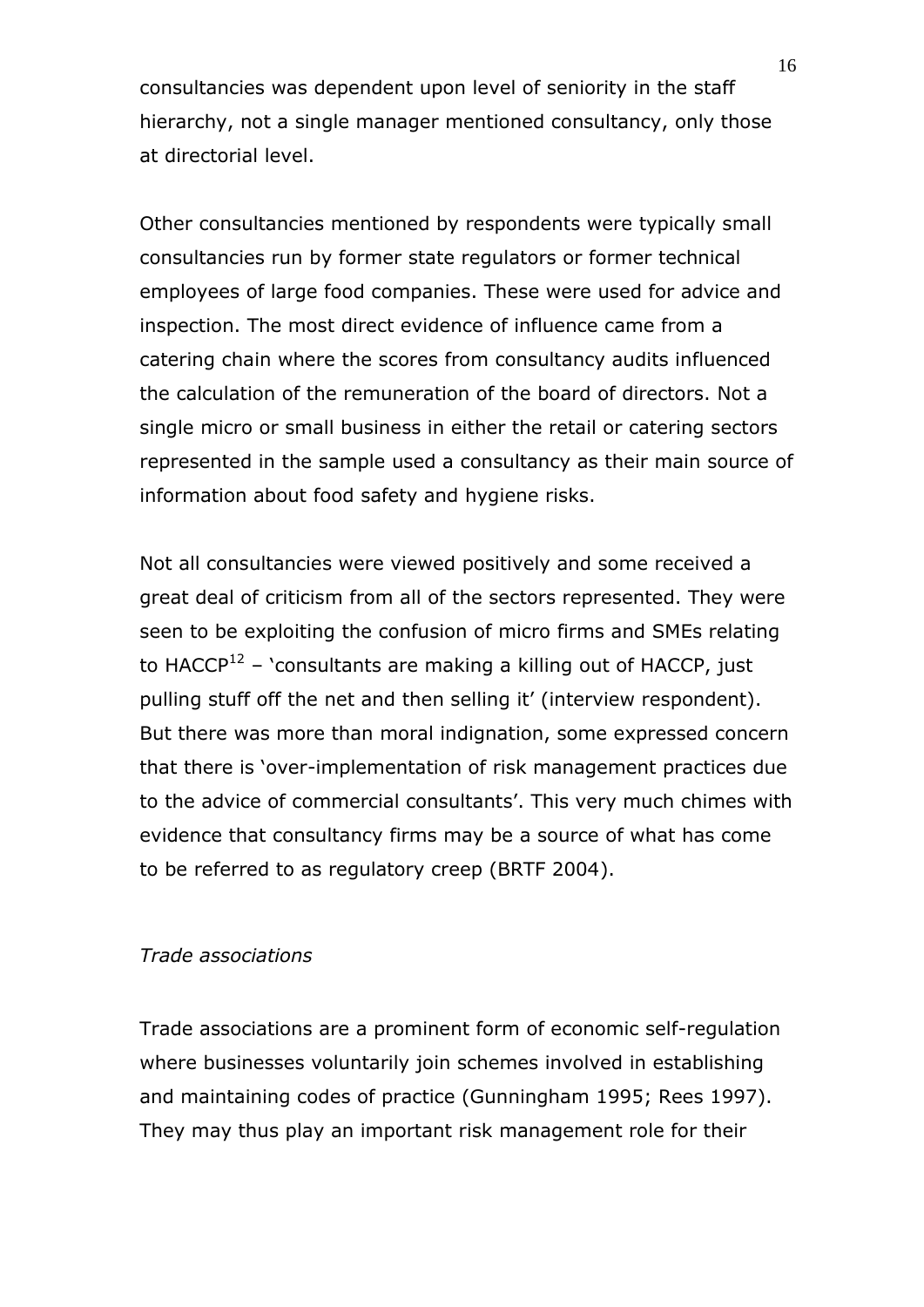members. For example, they may have an educative, training role and liaise with government over the best ways to achieve the required standards. They may issue their own codes to this end such as the British Hospitality Association Fitness for Purpose voluntary code relating to accommodation and catering standards in the hospitality sector. Trade associations may play a direct regulatory role where they run their own self-policing schemes. Such food assurance schemes include standard setting and inspection and in some cases may embrace food safety and food hygiene matters. But many food businesses may not belong to an association. This is particularly acute in the catering sector where one of our participants estimated that perhaps only one-third of all businesses belong to an association, compared to retail businesses where over 90% are thought to belong to a trade association.

In our survey only senior staff – at director level or above – working for large organizations were aware of their firm's membership in trade associations such as the British Retail Consortium, Institute of Grocery Distribution, the Food and Drink Federation and Association of Convenience Stores. No branch manager in any of the businesses surveyed was aware of their firm's membership of trade associations. Some directors thought they were members of trade associations but were unsure of which ones. A senior risk manager from a large group of licensed catering chains commented that the majority (75%) of their food suppliers meet a type of 'private' standard developed by a trade association, the British Retail Consortium Higher standard.<sup>13</sup> Amongst the larger food retailers and catering businesses this standard is thought to be widely used and valued. Of the micro, small- or medium-sized businesses only one indicated membership of two trade associations.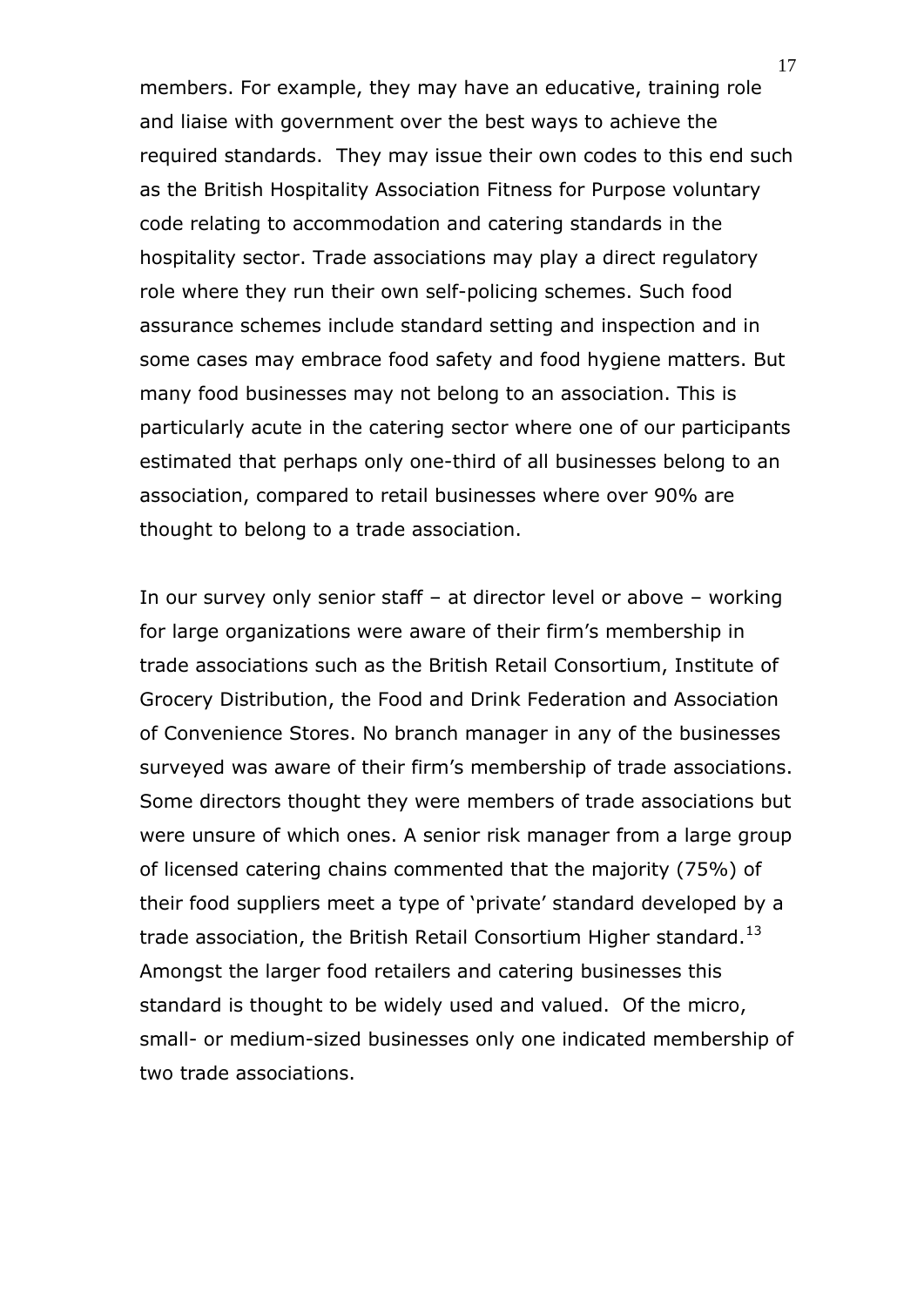5% of managers for medium and large businesses indicated that a trade association made checks on food safety and food hygiene on their premises. A similar figure indicated that a trade association provided information on food safety and food hygiene to them and 2% indicated this information was provided to their staff. None of these managers named or described these trade associations. It is thought that confusion exists with categories of organization – some managers may believe that a commercial consultancy is a trade organization. Similarly, some managers who mentioned using the services of a commercial consultancy may in fact be the clients of the commercial arm of a trade association. The line between the two is often unclear.

When considering food safety and food hygiene risks directors of large retail businesses were moderately more influenced by an 'industry association' than the directors of large catering business although in both sectors the influence is not 'strong'.

Some participants were very supportive of *self-regulatory schemes* such as the Red Tractor launched in the UK in June 2000 by Assured Food Standards which was created by the National Farmers Union (NFU) with government backing (Meat and Livestock Commission). Other participants preferred greater clarity about whether or not there is a regulatory requirement upon them or not i.e. a legal requirement to comply. There was a view that if schemes such as these are to have any chance of success then strong enforcement is necessary.

Several references were made by managers to what we believe are in-house schemes or proprietary standards which do not appear to have been created by trade associations or state regulators. Such schemes and standards have either been developed internally within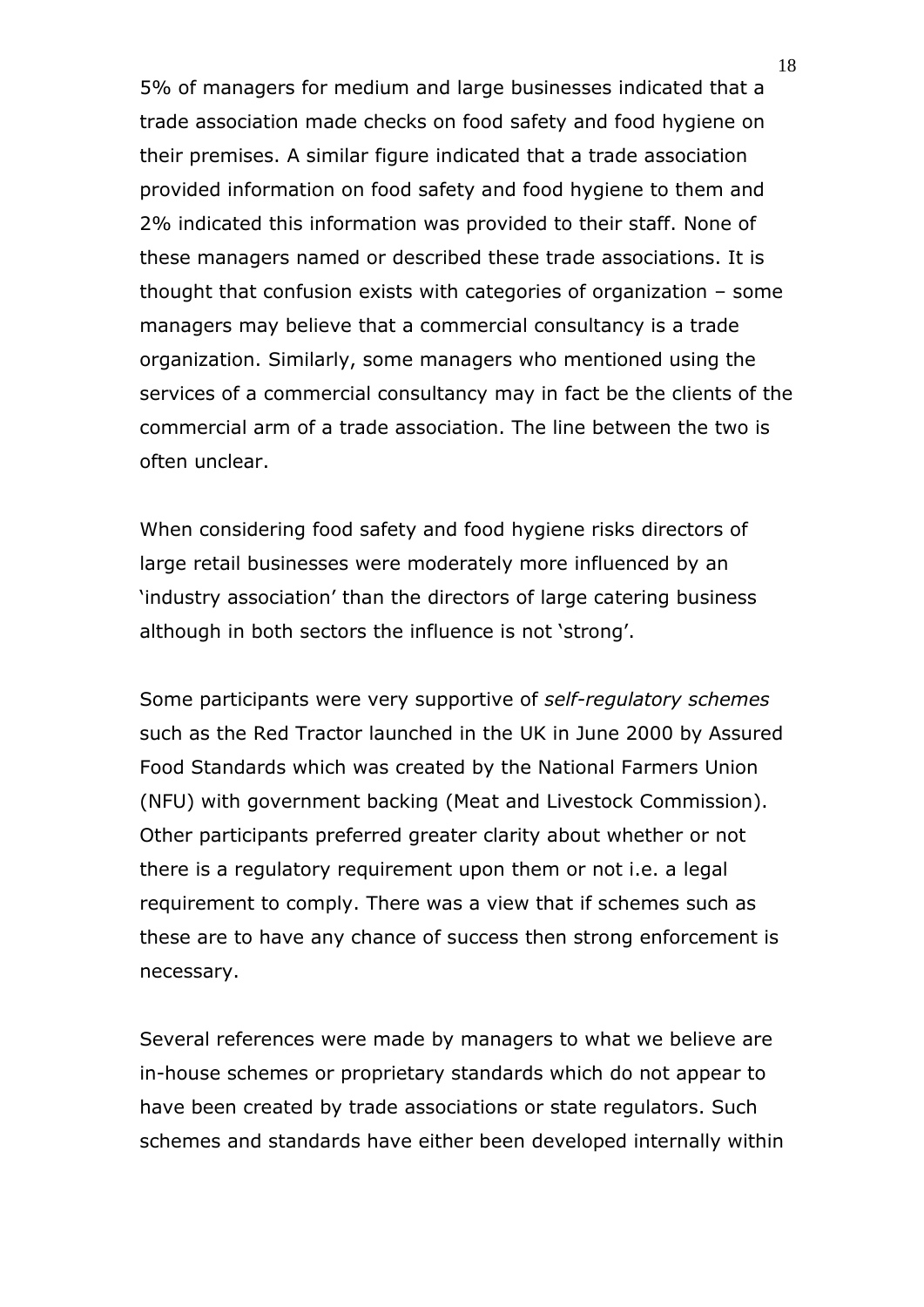businesses or have been introduced with the assistance of paid external technical or business consultants. These schemes and standards were referred to in passing by several of the managers using an acronym: all of whom worked for the large businesses in the sample. Adherence to these schemes and standards appeared to be mandatory for those working within the business. Large supermarkets and caterers are another potential source of regulation, not just with respect to their own branches but also with respect to the supply chain. There was a very definitive view amongst some of our respondents that in the case of large national companies and franchises, corporate risk management systems for food safety and food hygiene take precedence over all others, the state included. $^{14}$ 

#### *Discussion*

Two strong messages can be drawn from the research: first that state regulation remains a key influence on business risk management practices; second that respondents readily understood that there are other non-state external influences on their risk management practices.

Managers' knowledge of EHOs, the local authority regulators, was most widespread and most sophisticated. This is not entirely surprising as they are in most contact with the industry at floor level and their remit directly relates to the food safety and food hygiene risks we asked about. TSOs do not work directly to this remit but the survey responses do not seem to have such a nuanced reason for their ignorance – the indications are that they have less knowledge of trading standards. Knowledge of the nationally-based FSA is high at senior management and policy levels of large businesses but less so at junior management level. Overall, however, knowledge of the FSA amongst businesses was much higher than our expert group anticipated it would be.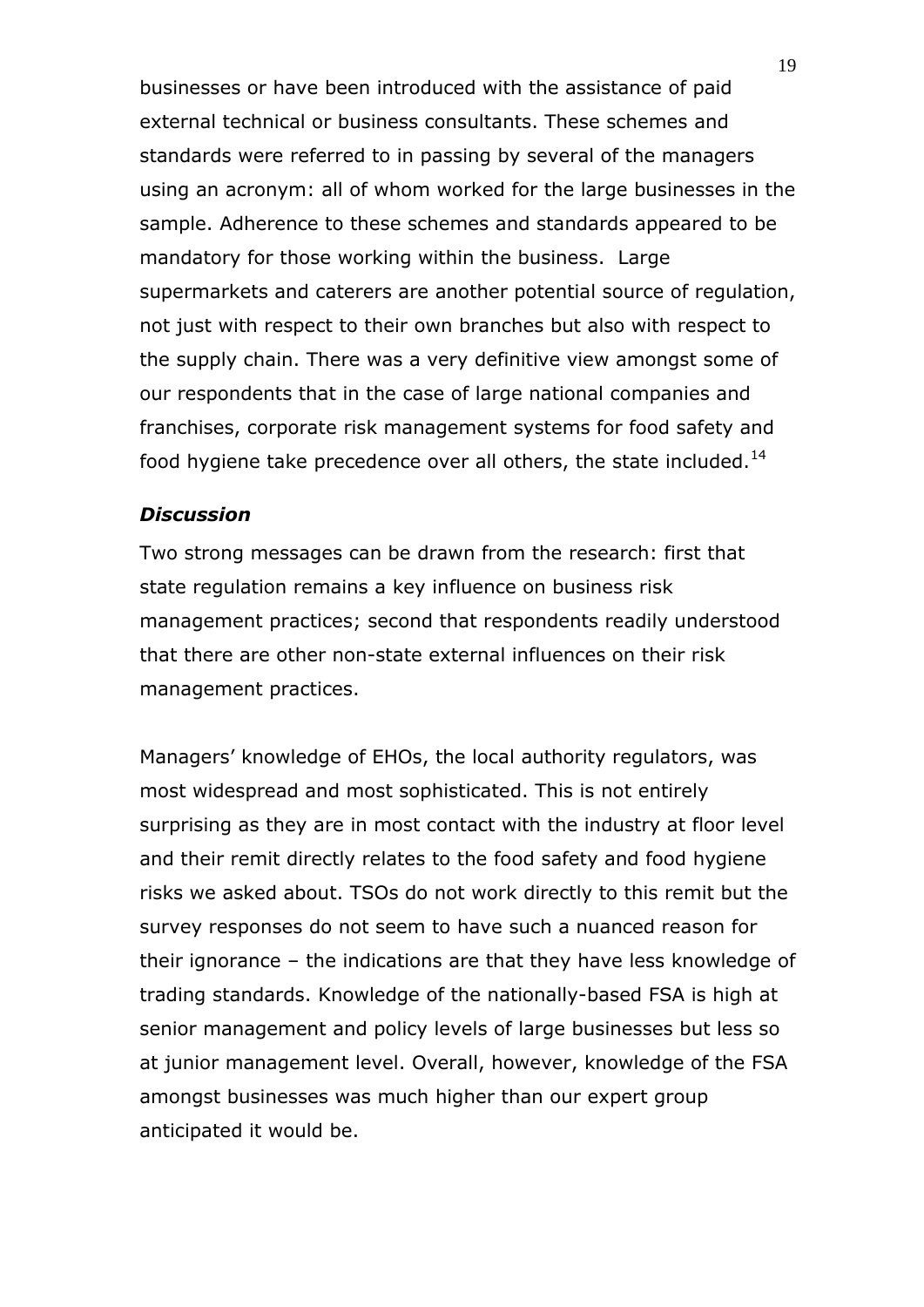The influence of non-state bodies was best understood by our senior experts and policy makers who spontaneously referred to a wide range of such influences. Our survey revealed knowledge of these influences and also presented us with some surprising results. For example, the role of consumers as an important influence on business risk management practices was not flagged up by our experts yet in our survey consumers were cited as one of the strongest influences on risk management. Indeed, not only did consumers figure highly as an influence they were also deemed to rank food safety and food hygiene as the most important consumer concern.

Turning to influences beyond the state, the influence of the media was deemed to be well below the influence of consumers and state officials. The other main sources of civil power, NGOs, surprisingly, were not well understood as an influence despite their role in opposing GM foods and promoting organic produce. Campaigns on these issues were running at the time of the research so we had expected a greater knowledge of NGOs and their regulatory role. Another surprise is the fairly low influence attributed to lawyers. Given the prominent debate about the compensation culture we were surprised that respondents rarely mentioned the possibility of compensation claims or civil actions. Likewise insurance companies also appeared to have a much less influential role than attributed by some commentators.

Consultancy firms appeared to have influence and, in fact, the potential for substantial influence in some areas of the industry. The nature of this influence is controversial and an important topic in its own right. Trade associations are also potentially important especially as an area of industry self-regulation, but their influence is obviously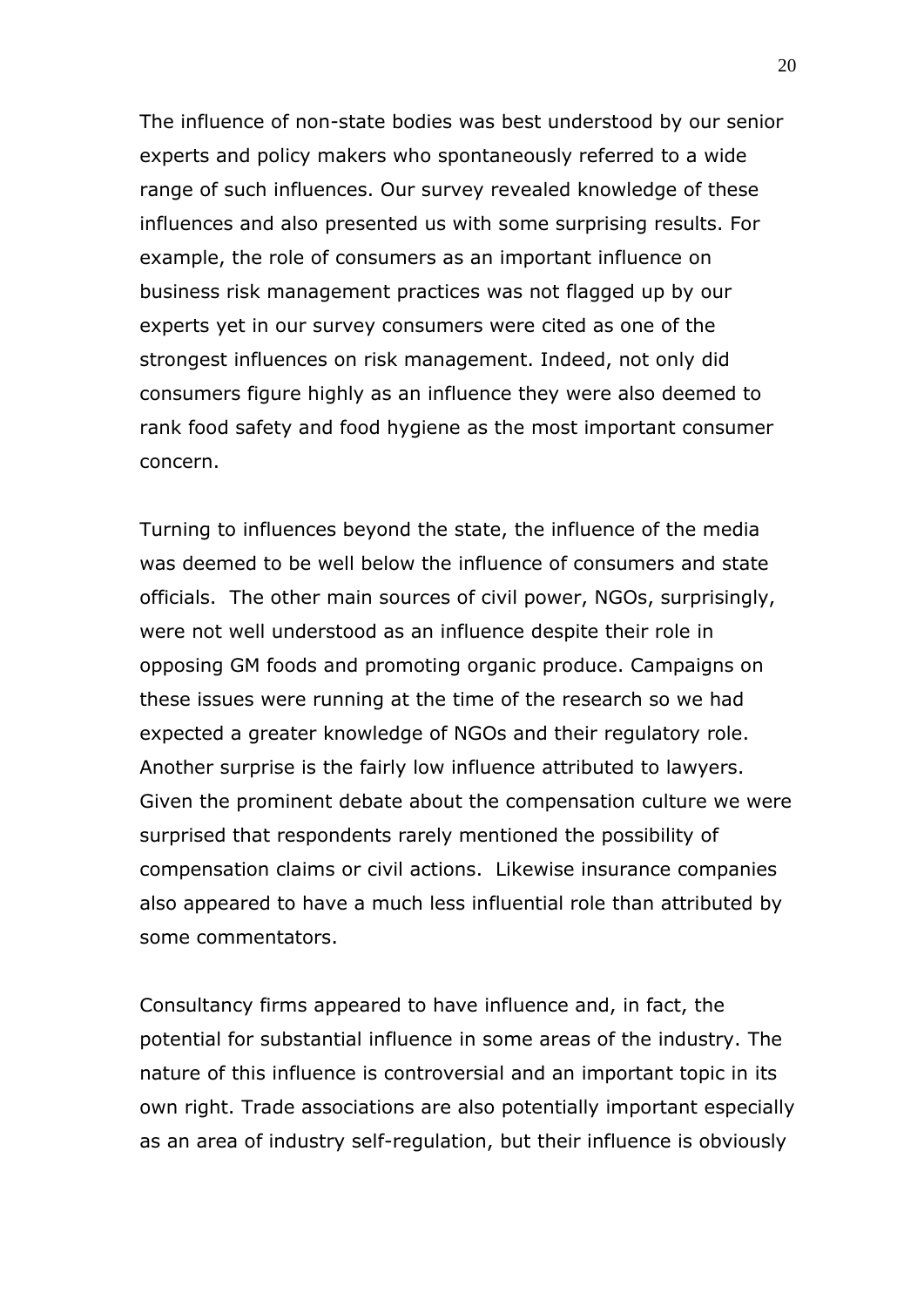confined to their membership and the food industry is one where there are significant numbers of businesses which do not fall within the remit of these associations.

So consumers and EHOs were deemed to exercise a direct influence over food safety and food hygiene risk management practices; private consultancy firms and trade associations sometimes had a direct influence, depending on the size of the business; the media and NGOs were more indirect background influences; and lawyers and insurance companies played a negligible role, with the latter even being described as a negative influence. Let's consider now how these findings compare with other studies.

The general levels of knowledge about the overall state regulatory system echoes the findings of other studies, although knoweldge of EHOs appear to be higher than those found by studies of other regulators. Genn (1993) found great variation in levels of regulatory knowledge, with confusion about regulators highest on the smaller sites she visited. She also found little evidence of the regulated in smaller businesses being prepared to debate with inspectors, rather like the micro and small businesses in this study. In larger companies there is a greater readiness to use regulators as a resource. In Hutter's (2001) study of a national railway company the social dimensions of regulatory knowledge and understanding were striking with senior personnel having a much greater understanding of the regulatory system than those lower down the hierarchy. This of course very much accords with our findings.

The literature on the impact of state regulators reveals a variable impact. The overwhelming majority of railway employees interviewed in Hutter's 2001 study thought that the state regulator was very important in bringing about higher standards of health and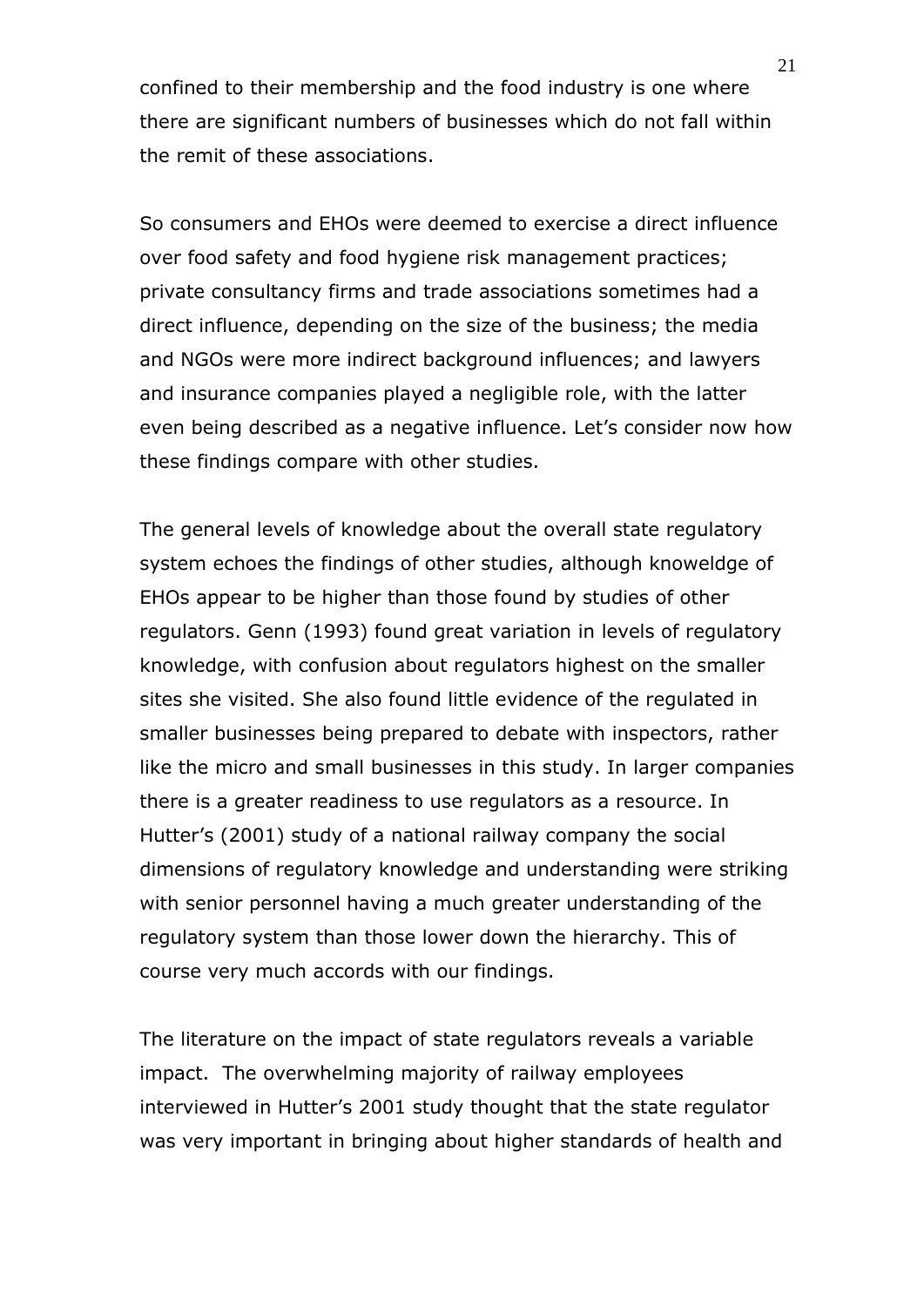safety in the industry. Likewise Gunningham, Kagan and Thornton (2003) conclude that regulation is key in shaping corporate behaviour. This contrasts with earlier studies by Gricar (1983) and Clay (1984) on OSHA (Occupational Safety and Health Administration) inspectors in the United States. Most studies argue for the necessity of maintaining some kind of outside policing of business risk management primarily to ensure that risk management objectives are established and maintained on a firm's agenda and to establish 'credible enforcement' (Gray and Scholz 1991; Gunningham and Grabosky 1998; Hutter 2001).

The influence of non-state actors on business risk management is not well researched and much of the work that does exist is speculative. There is some work in the environmental field about the potential importance of consumer preferences in influencing corporate environmental policies. Grabosky (1994), for example, argues that preferential buying or consumer boycotts may have the capacity to influence business environmental behaviour more than state regulation. But there is no corresponding research in the area of food safety and food hygiene. A study in the UK found consumers regard food safety as highly important but that they have few concerns about it as they generally agree that standards in the UK are very high (IGD 1998).

There is work on the increasing importance of trade and industry organizations and the international standards organizations (Cashore, et al. 2004; Eisner 2004; Ronit and Schneider 1999). Private standards such as those promulgated by trade associations are increasingly important in the global food system. Fulponi (2006) argues that such standards have become an important governance tool for major retailers and also that they are increasingly more stringent than those of government. Their importance in the food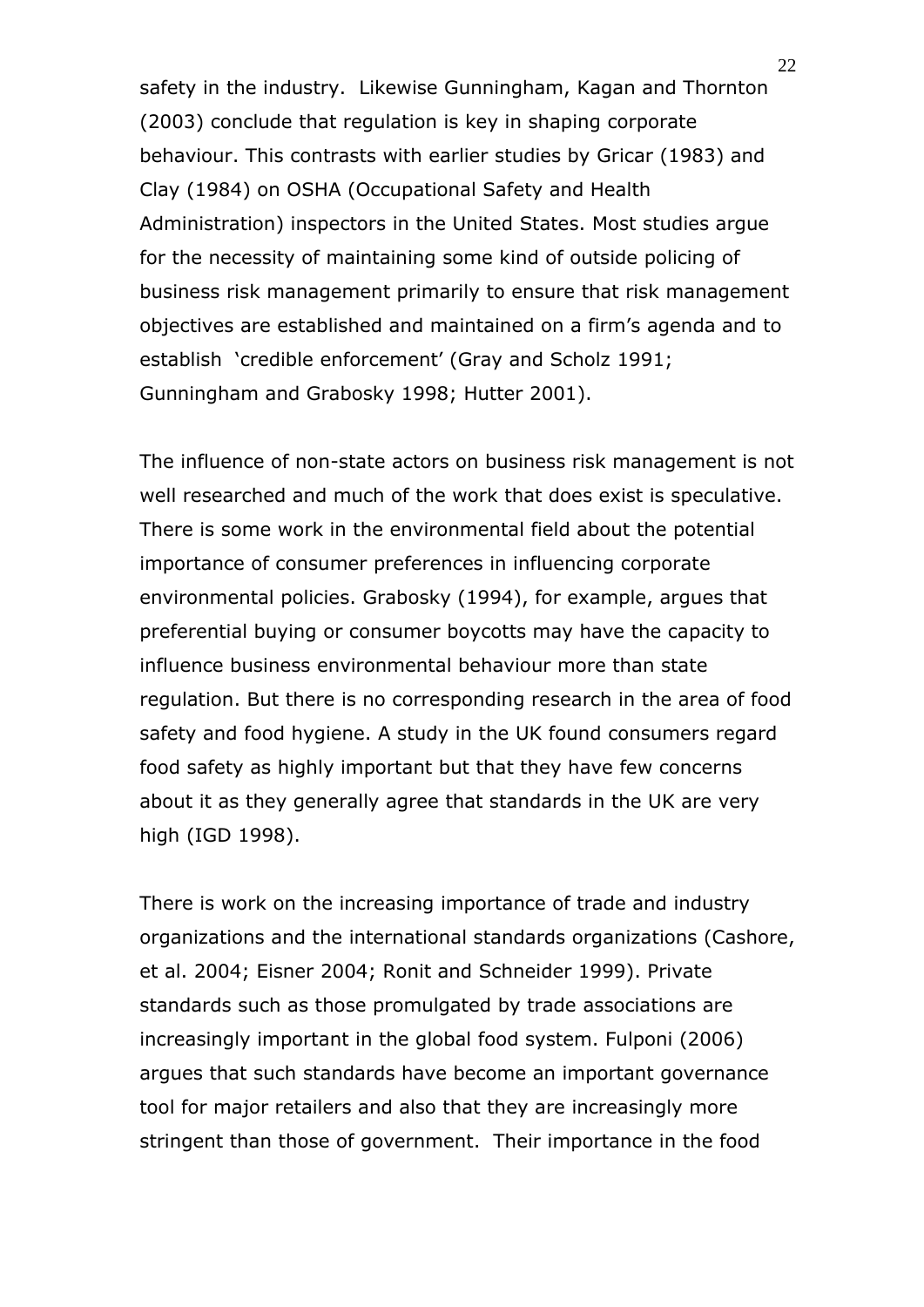chain is regarded as especially important (Henson and Hooker 2001). Likewise Holleran et al. (1999) see the potential incentives for food businesses to adopt these standards. These include satisfying customer requirements and helping to meet legislative demands. Trade associations may play an important role in making and communicating standards. Research in the environmental field suggests that they have a significant regulatory influence over environmental performance, particularly in a co-ordinating capacity (Bailey and Rupp 2004).

The role of broader social concerns in influencing business has been discussed. The notion of the 'social licence to operate' (Gunningham, Kagan and Thornton 2003) is possibly most forceful here. An important component in 'the social licence to operate' is the role of civil society and non-governmental organizations (Gunningham, Kagan and Thornton. 2003). These groups undertake an important monitoring role and their views, alongside those of the local community, are an important influence on business practices. Gunningham, Kagan and Thornton (2003: 153-4) also found less evidence than anticipated regarding the influence of NGO activity over pulp manufacturers, although they did accord local community activists an important role in influencing corporate behaviour.

NGOs often gain their influence through their use of the media and here they are deemed to have had some success, a prominent example being the Nestlé baby milk case when negative media campaigning led to consumer boycotts of its products (Hutter and O'Mahony 2004). Generally, the role of the media as a regulatory force is deliberated as a theoretical possibility rather than empirical actuality. Fisse and Braithwaite (1983) discussed how corporate deviance might be controlled by the use of adverse publicity since it targeted the desire of businesses to protect their reputations. Mason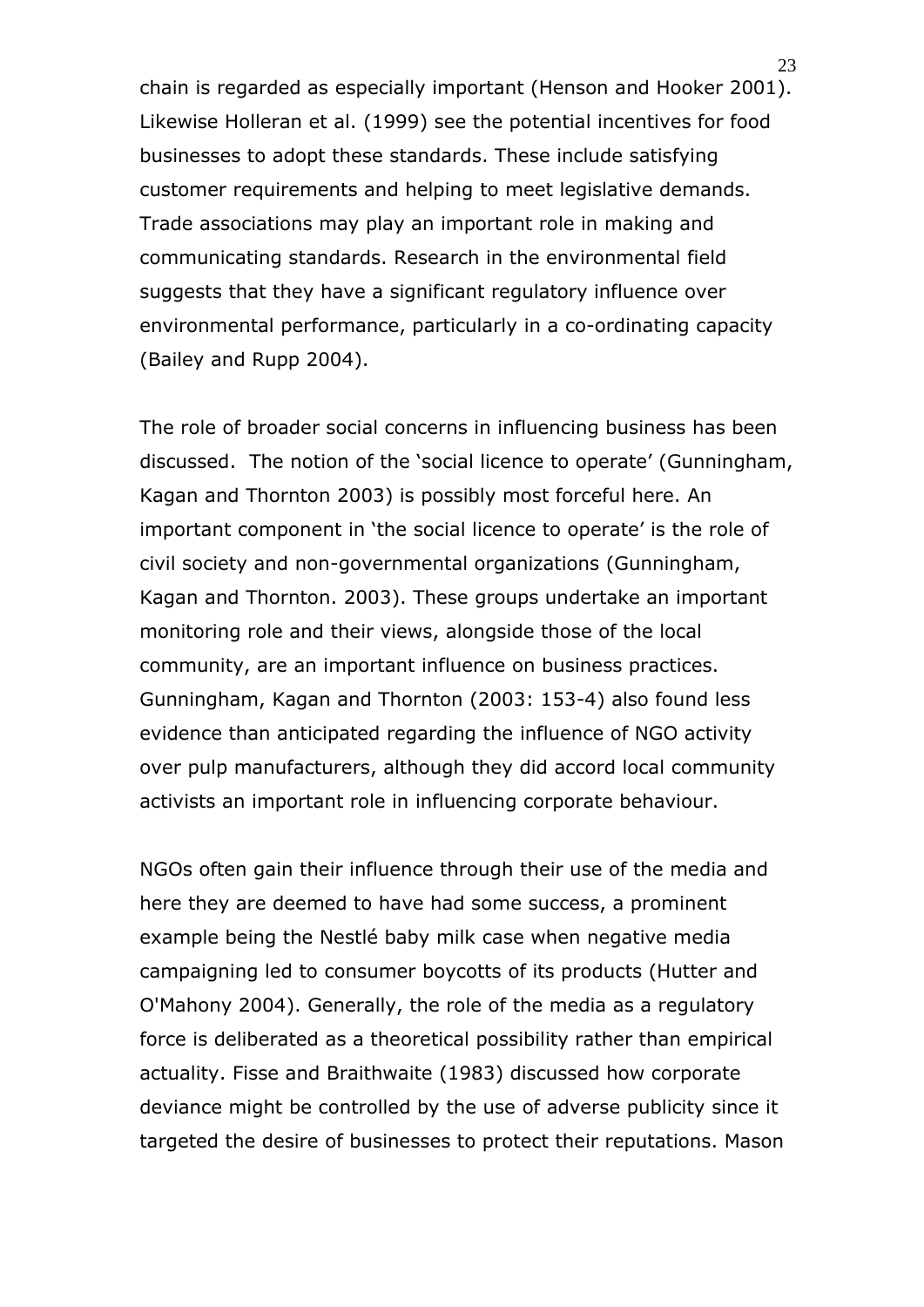and Mason (1992) also examined the mass media as a means of enhancing taxpayer compliance, arguing that this may be a means of persuasion for moral compliance and the promotion of civic virtue. The media plays an important informational role which can influence demand for products such as food (Baron 2005; Swinnen et al. 2005). Some regard this as a positive influence. Lang and Hallman (2005) for example, refer to the media as 'a watchdog of the public interest'. Others regard the media as a source of social amplification (Kunreuther 2002; Pidgeon et al. 2003) although there is disagreement about how serious this is. Frewer et al (2002) argue that the effects of such amplification of food incidents may be shortlived and may move according to changing levels of media reporting. Wakefield and Elliott (2003) found that newspapers though a major source of environmental information were also inconsistent and unreliable and thus were not trusted by the public, especially by those with access to other information networks.

Three of the economic non-state influences we have discussed have attracted little research interest, most especially empirical interest. There is very little research on the role of lawyers in business risk management decisions. There appears to be no compelling evidence that liability laws do have influence on food businesses. While some authors (Holleran et al. 1999) contend that these laws are a potential incentive to food safety others disagree. Buzby and Frenzen (1999), for example, referring to the United States where civil litigation is relatively well used, argue that product liability systems for food are weak and thus offer weak incentives with respect to promoting food safety. Henson and Caswell (1999) feel that the main influence in the UK is indirect, namely that the 'due diligence' concept in UK product liability law is a strong incentive for the use of third party certification and the adoption of private standards. They also argue that '*ex post* liability' is of secondary importance in the UK.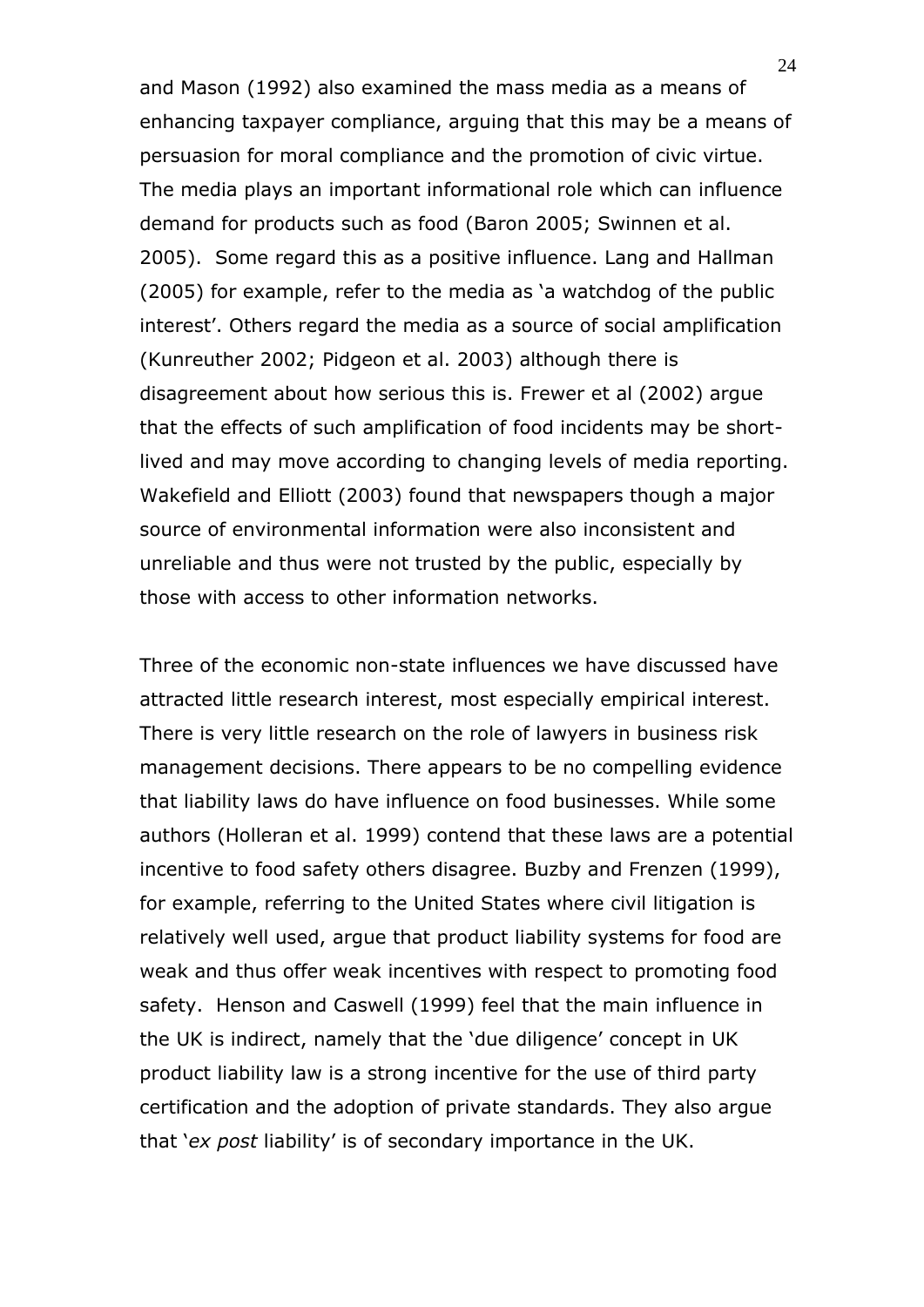Insurance cover for the food industry is active in two main areas: general liability and product recall. The former is the most common and given the low level of litigation incurs relatively little cost. The latter is a relatively new form of insurance for an event which has the potential to be very costly in both monetary and reputational terms. It is for this reason that Skees et al. (2001: 100) believe that insurance has great potential as an alternative to regulation. But the conclusion of their article is that this has not yet been realized. There is some evidence in the environmental sector that financial institutions such as insurance companies take account of environmental performance in making decisions about business (Grabosky 1994; Eisner 2004) but again opinions differ. Gunningham, Kagan and Thornton (2003), for instance, found that financial institutions were a weak influence in the environmental area they researched, namely pulp manufacturing.

#### **Variability**

An important objective of the research was to map out variability between businesses. Our findings do reflect the literature where the size of a business is main criterion explaining variability; this is identified, for example, as a key indicator of regulatory capacity. Our discussions with experts in the food sector revealed that many of them believed risk to be strongly related to size, with effort proportionate to the size of the business. Some reflected upon the ability of small businesses to manage risks – 'Smaller businesses expect inspectors to manage risks for them'. This said there was vocal minority who argued that such statements should not be too sweeping and examples of large companies suffering serious and high profile risk management problems were cited.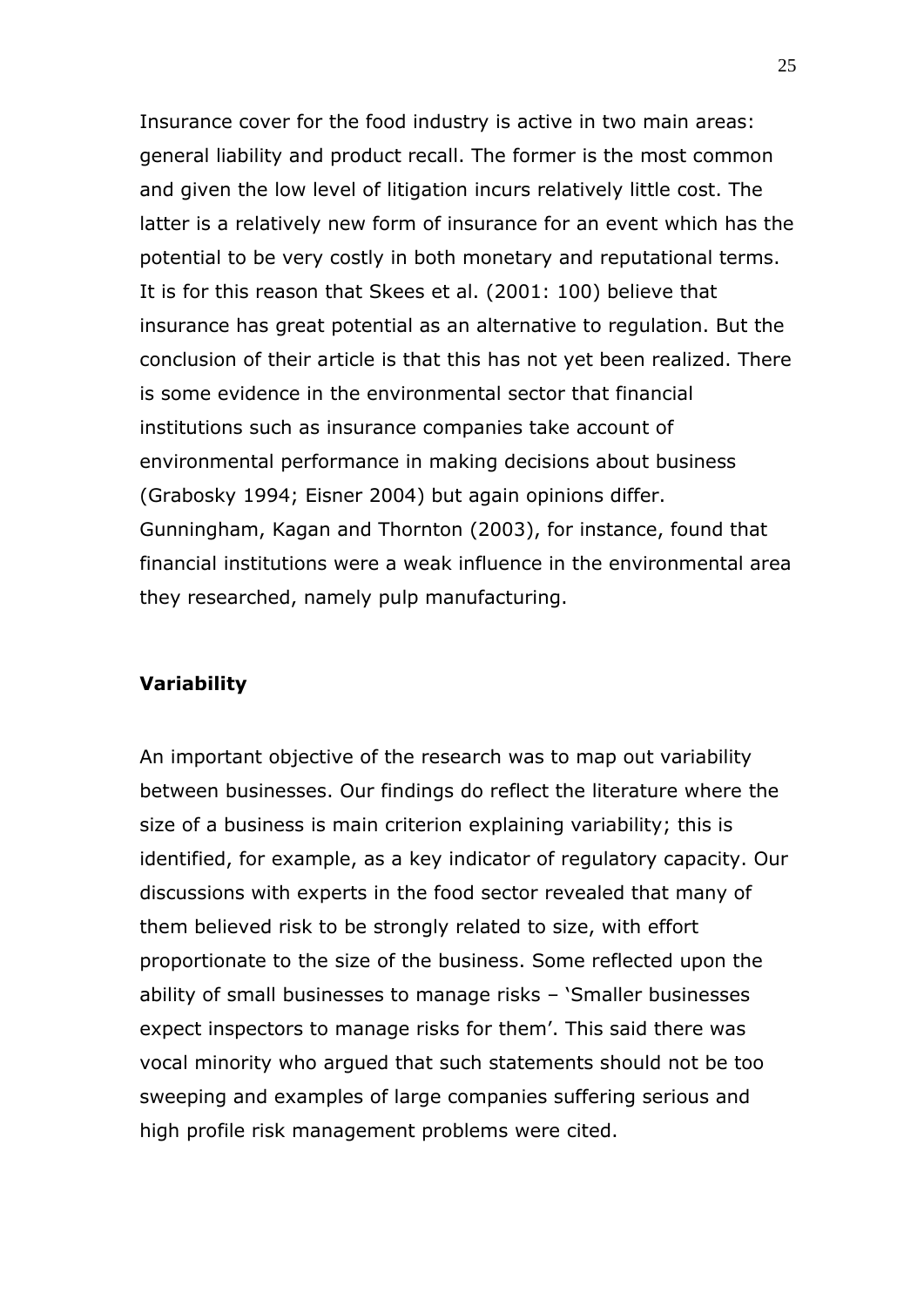Like other studies our SMEs generally had lower levels of knowledge of regulatory laws and state regulatory systems (BRTF 1999; Fairman & Yapp, 2004; FSA 2001; Gunningham, 2002; Henson and Heasman 1998; Vickers et al. 2005). They also appeared to rely on state regulatory systems for education and advice. One reason for SME reliance on state systems is that many small businesses have less contact with non-state sources which provide information and advice. They are not members of trade or business associations which may provide updates or even training on food safety and food hygiene matters nor do they use consultancies (Fairman and Yapp 2004; Genn 1993). This of course contrasts with large businesses which have greater regulatory capacity of their own and more likely to belong to associations, employ consultancies and take out insurance cover. Indeed in the case of large retailers and caterers they may even become a source of regulation for other parts of the food chain as they impose standards which are sometimes in excess of state regulatory requirements.

A second factor which may be relevant in any variability between businesses is business type. The food industry comprises two main areas, namely, hospitality (catering) and retail. It is estimated that there are approximately 102,537 grocery retail outlets providing 1,184,000 jobs in the UK (DEFRA 2005) and 262,948 caterers (hotels, cafés and restaurants) providing 1,394,000 jobs (DEFRA 2005; BRTF 2000). The large majority are small businesses (Fairman and Yapp, 2004).

Many of those we spoke to in the research drew a clear distinction between the retailing and hospitality sectors. Retailing was seen to be concerned with distributing rather than manufacturing products. The hospitality sector was identified as 'the biggest challenge' partly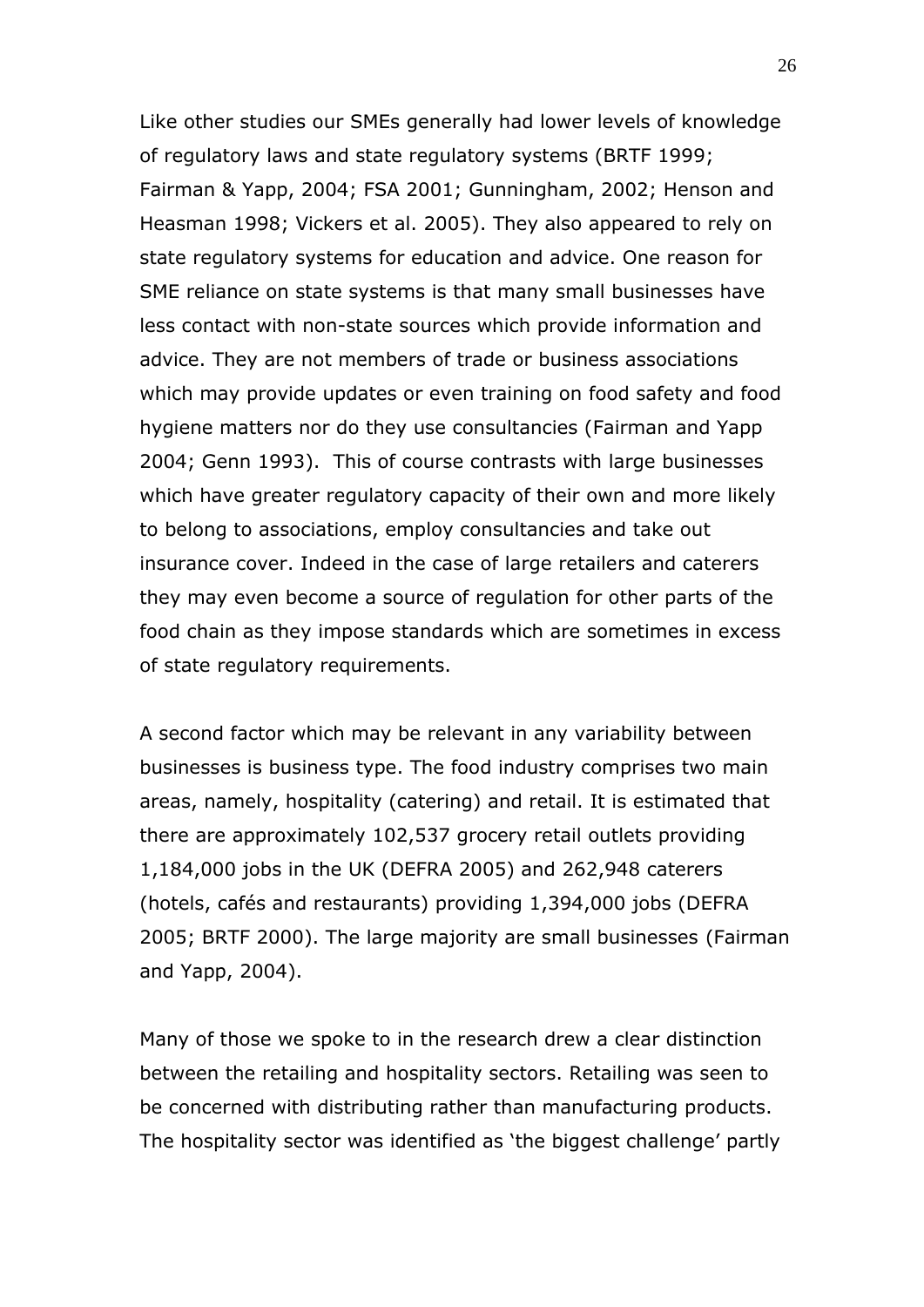because of the high turnover of staff, the handling of cooked and uncooked food together and changing menus being a source of new risks. A further risk factor associated with the hospitality sector is that:

Catering is demand-led whereas food manufacturing is planned over a long period therefore HACCP sometimes goes out of the window as customers need to be served. Time pressures lead to corners being cut.

Another participant commented that 'the hospitality sector is a very fragmented sector, they don't tend to gel as a sector'.

This accords with an IGD (1998) finding that food consumers are most likely to question restaurant rather than retail hygiene standards and MORI data that the British are especially anxious about the risk of contracting food poisoning in restaurants. The extent to which retailers were regarded as risky partly depended upon the type of food they sold, for example, whether it is fresh or pre-packaged. Also deemed relevant was whether or not they were small independent retailers or part of a broader company or franchise.

#### *Conclusion*

These research data indicate that the move from government to governance is understood by those in business to the extent that they are well aware that there are multiple external influences on their internal risk management practices. These influences organize to shape the motives and preferences of business and thus affect their internal workings. The exception would be one of the most potent of the influences discerned in this research namely consumers. There are examples of consumers organizing, for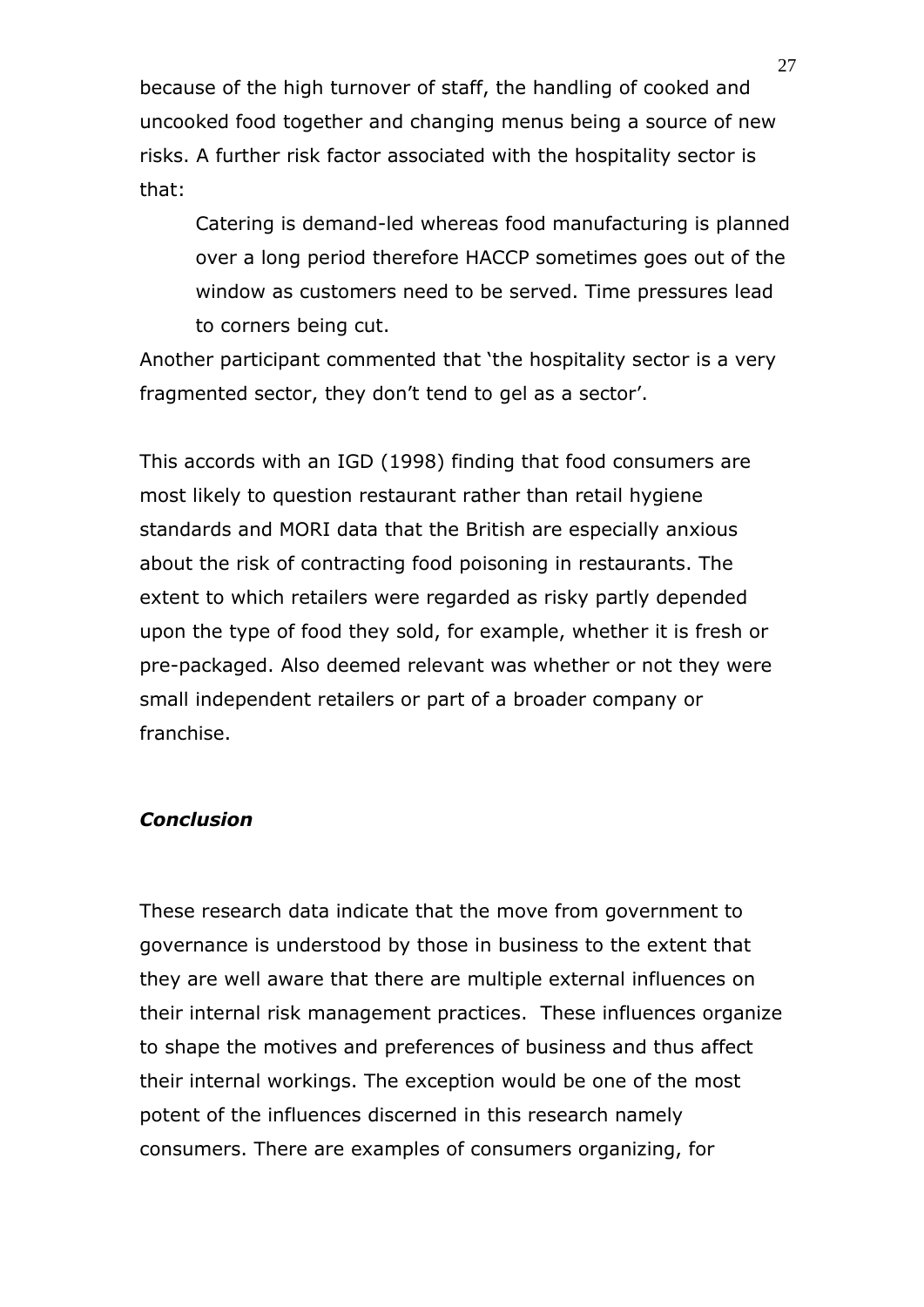example, in campaigns for organic or fair trade produce, against GM foods or against particular firms but generally food safety and food hygiene are not the subject of such campaigns. Our sample was referring to the crucial importance of maintaining business reputations and their belief that maintaining high food safety and food hygiene standards is crucial to this. Whether or not this is an accurate perception is irrelevant. The important fact here is that this is what our managers believed and acted upon. Food retailing and hospitality are fiercely competitive sectors: consumers have a good choice of retail and hospitality outlets and can easily switch their preferences. Product differentiation is key to the industry and millions of pounds are spent on this each year.

Strictly speaking consumers exercising their preferences en masse and without organization, would fall outside of most definitions of regulation, although the finding does indicate the power that organized consumer action could have. What this influence does add weight to the contention that social, economic and state influences all serve to influence the internal workings of business. It also suggests that there are domain effects to be considered. Gunningham, Kagan and Thornton (2003: 137ff) accord environmental controls a key role in increasing performance world-wide and in the case of the paper and pulp industry argues that this has led to convergence across different jurisdictions. Our research focused on the UK only so cannot comment on the contention of international convergence. But we can say that there is not evidence of convergence within the UK. Variations did appear according to the size of the business, its type and where it was located. These differences may suggest that the domain effect is significant and worth exploring. This suggestion is strengthened by the contrasting findings for the importance of NGOs and activists, who were found to be more influential by Gunningham, Kagan and Thornton than in this research on food.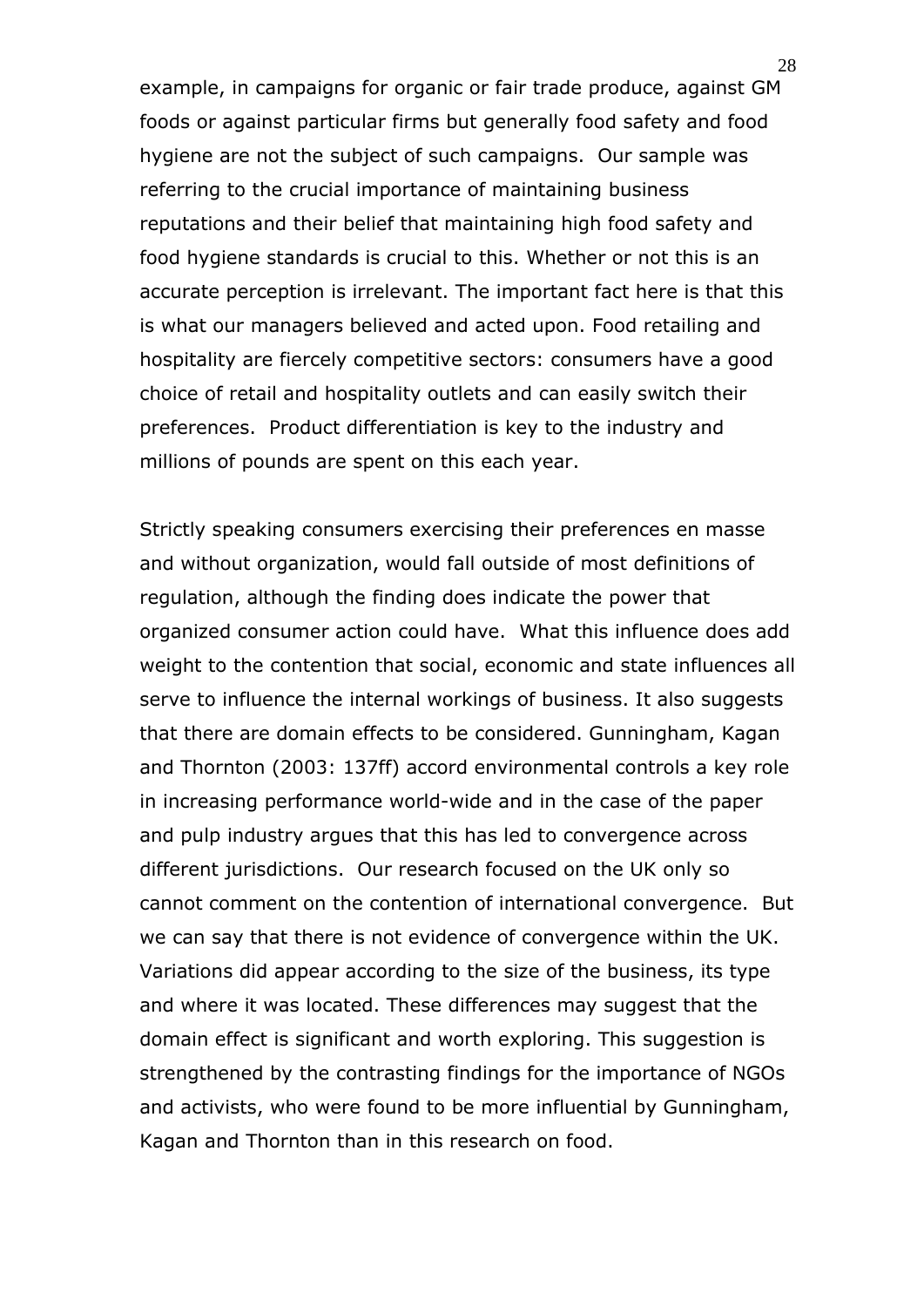Clearly the interaction between the state, economy and civil society is complex and may be greater than the effect of the sum parts. These influences do also seem to work differentially according to the social structure of the business. In the case we have discussed there are few formal 'joined up' connections between the state and nonstate systems. There are, however, some ways in which regulatory actors do acknowledge and indirectly co-opt other regulatory players. Notable here are EHOs, some of whom 'name and shame' those with poor food safety and food hygiene practices; publicly rate or certificate premises with high standards; or certificate individuals who have been trained in food safety and food hygiene. Such information plays to other potential regulatory forces and directly to consumers. The complexities and dynamics involved are well illustrated by this case. The state, represented by EHOs, produces information which may be deployed by the media, consumers and other groups; thus they potentially influence the social reputational standing of a business; and thus influence its commercial/economic position.

We should not automatically assume that all external forces have a positive influence on risk management practices. Certainly, consultancies have been implicated in regulatory creep. Likewise the influence of insurance companies can be problematic and deserves greater scrutiny. The background influences are variable according to topicality and size of business. The ways in which factors play out and interact are not well understood. The academic literature does suggest that each of the background influences has the potential to be a direct influence but as yet we need a great deal more evidence of this and how it might be realized and the conditions under which each influence is likely to be helpful.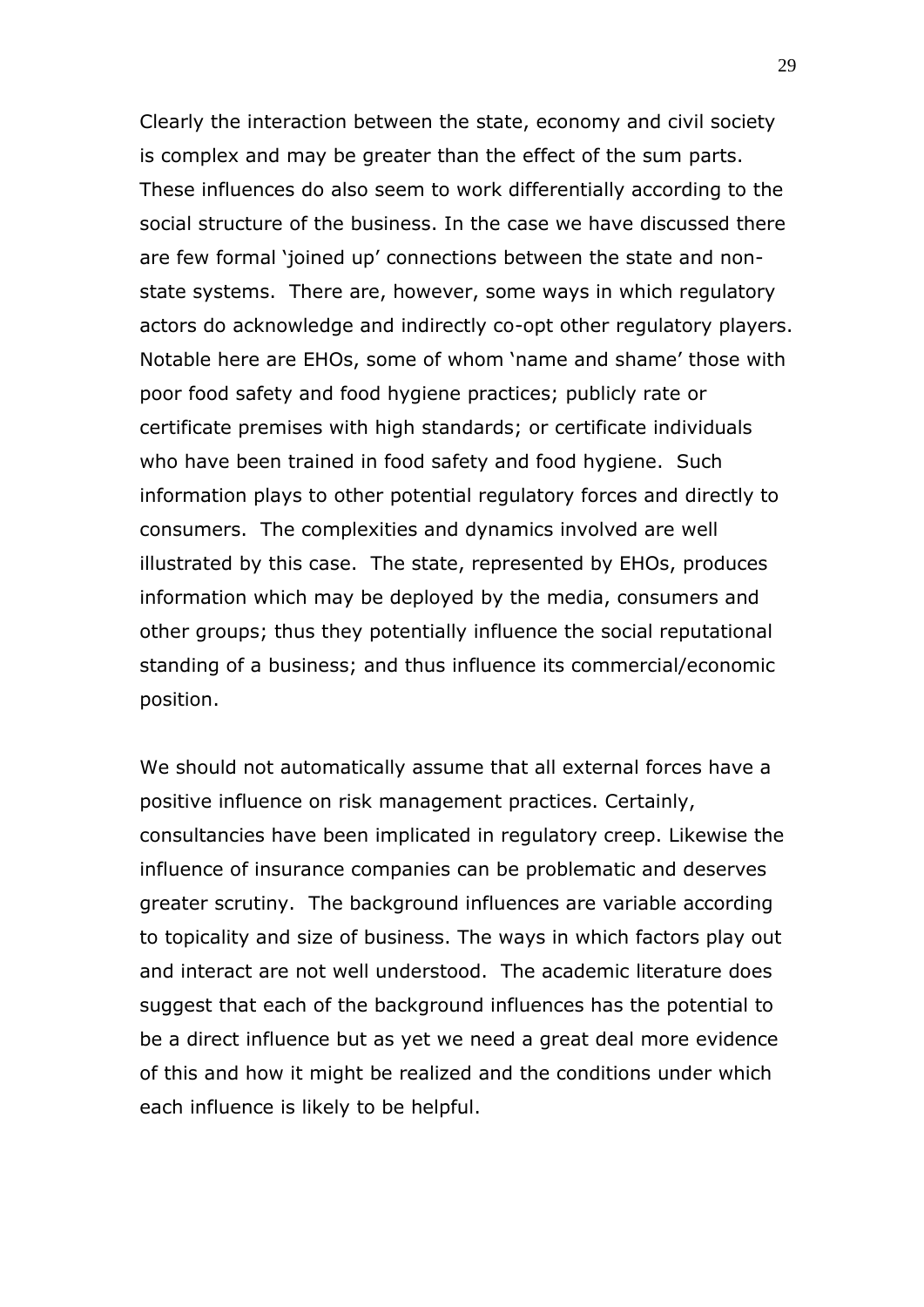We do know that businesses are subject to a complexity of pressures on their risk management practices. Some are external to their organization and others are within their organizational boundaries. Indeed different pressures may be in tension. The nature of these interactions is not well understood and the next step is to explore this further. This paper draws on research undertaken with the food industry. Our next step is to compare this with another risk regulation domain to better understand how the various external influences on business risk management might work across different areas.

#### *References*

Adak, G. K., S. M. Long, (2002) "Trends in indigenous foodborne disease and deaths, England and Wales: 1992 to 2000." *Gut* 51, 832- 841

Ayres, I. and Braithwaite, J. (1992) *Responsive regulation*. New York: Oxford University Press.

Bailey, I. and Rupp, S. (2004) *The evolving role of business associations in negotiated environmental agreements: the case of United Kingdom climate change agreements.* Occasional Paper - Climate Policy Research. University of Plymouth: Department of Geography.

Baron, D. P. (2005) 'Competing for the public through the news media', *Journal of Economics & Management Strategy* 14 (2): 339- 376.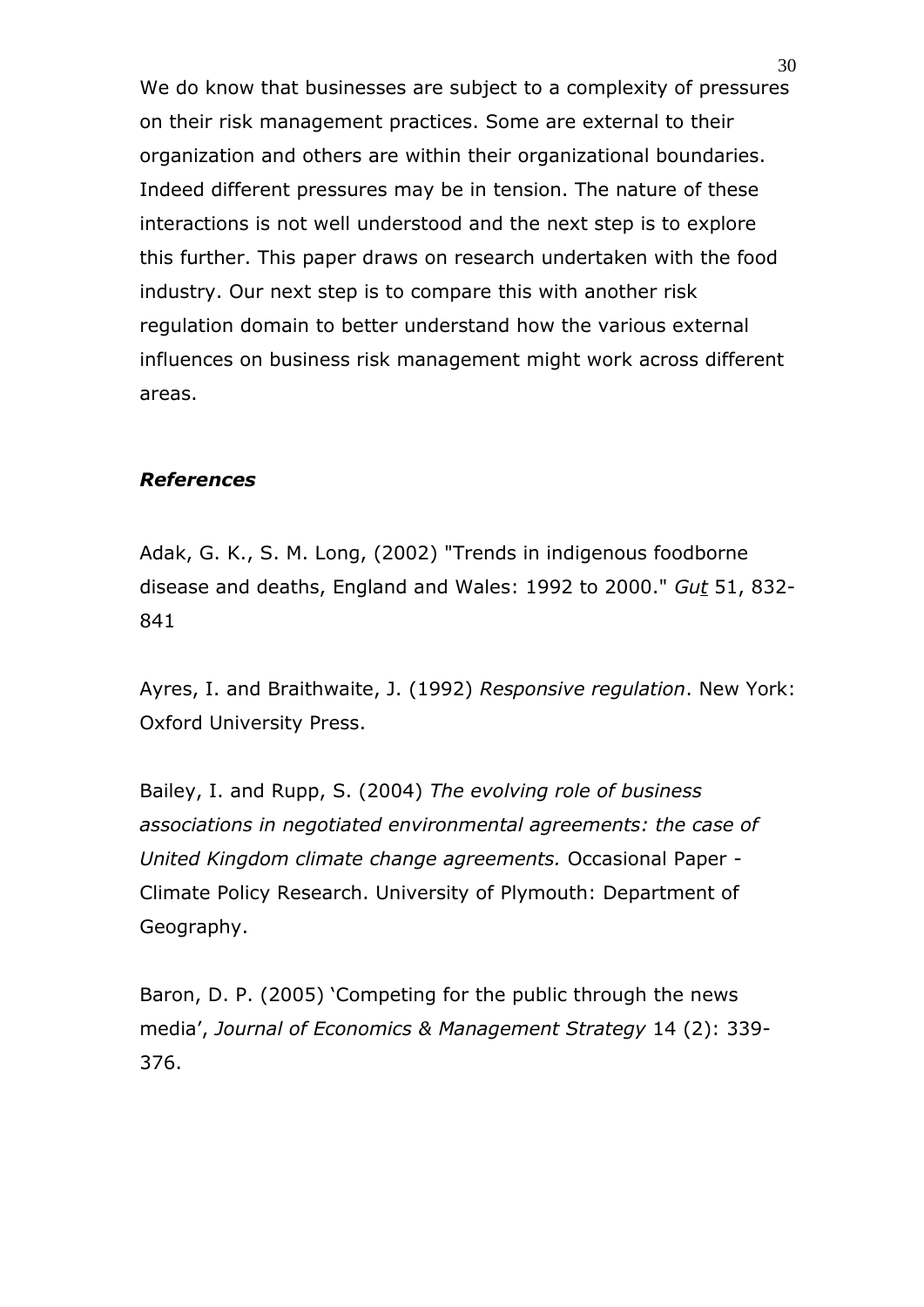Black, J. **(**2002) *Critical reflections on regulation*. CARR Discussion Paper 4. London: London School of Economics and Political Science.

Braithwaite, J. (1982) 'Enforced self-regulation: A new strategy for corporate crime control', *Michigan Law Review* 80: 1466-1507.

Braithwaite, J. and Drahos, P. (2000) *Global business regulation*. Cambridge: Cambridge University Press.

BRTF (Better Regulation Task Force) (1999) *Regulation and small firms: a progress report.* London: Better Regulation Task Force, Cabinet Office Publications & Publicity Team. http://www.brc.gov.uk/

BRTF (2000) *Tackling the impact of increasing regulation - A case study of hotels and restaurants.* London: Better Regulation Task Force, Cabinet Office Publications & Publicity Team.

BRTF (2004) *Avoiding regulatory cree*p. London: Better Regulation Task Force, Cabinet Office Publications & Publicity Team.

Brunsson, N. and Jacobsson, B. (eds.) **(**2000) *A world of standards*. New York: Oxford University Press.

Buzby, J.C. and Frenzen, P.D. (1999) 'Food safety and product liability', *Food Policy* 24 (6): 637-651.

Cashore, B., Auld, D. and Newsom, G. (2004) *Governing through markets: Forest certification and the emergence of non-state authority*. New Haven: Yale University Press.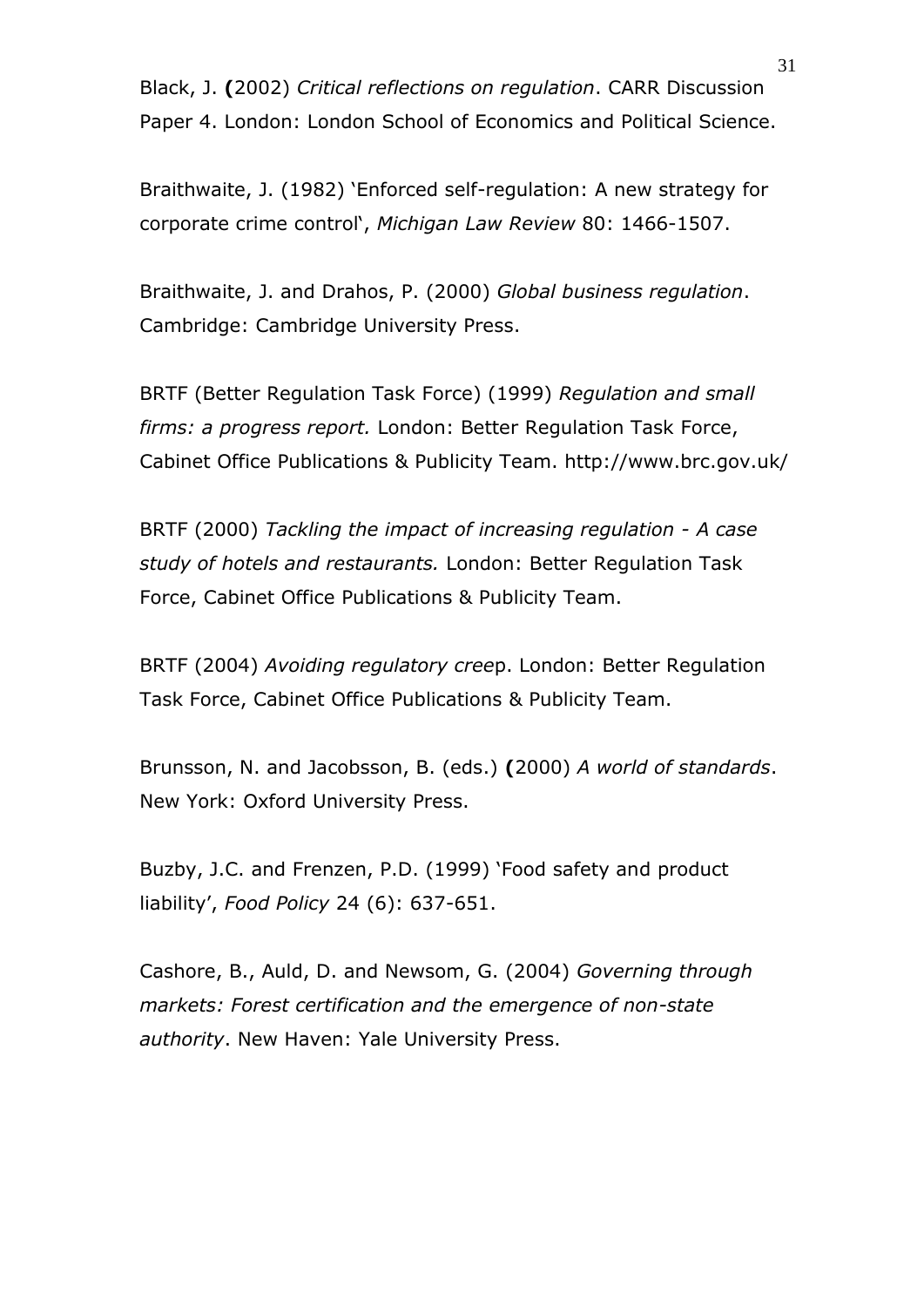Clay, T.R. (1984) *Combating cancer in the workplace: Implementation of the California Occupational Carcinogens Control Act.* Irvine: University of California.

Coglianese, C. and Lazer, D. **(**2003) 'Management-based regulation: prescribing private management to achieve public goals', *Law & Society Review* 37 (4): 691-730

DEFRA (Department for Environment, Food and Rural Affairs) (2005) 'Agriculture in the United Kingdom 2005', Norwich: Department for Environment, Food and Rural Affairs.

DTI (Department of Trade and Industry) (2006) Small Business Service. London: Department of Trade and Industry. http://www.sbs.gov.uk/sbsgov/action/layer?topicId=7000000237

Eisner, M.A. (2004) 'Corporate environmentalism, regulatory reform, and industry self-regulation: toward genuine regulatory reinvention in the United States', *Governance* 17 (2): 145-167.

Ericson, R.V., Doyle, A. and Barry, D. (2003) *Insurance as governance*. Toronto: University of Toronto Press.

European Commission (1996) *Commission recommendation of 3 April 1996 concerning the definition of small and medium-sized enterprises (96/280/EC).* Official Journal no. L 107. Brussels: Commission of the European Communities.

http://Europa.Eu.Int/ISPO/Ecommerce/Sme/Smedef\_EN.Doc

Fairman, R and Yapp, C. (2004) 'Compliance with food safety legislation in small and micro-businesses: enforcement as a external motivator', *Journal of Environmental Health Research* 3 (2): 44-48.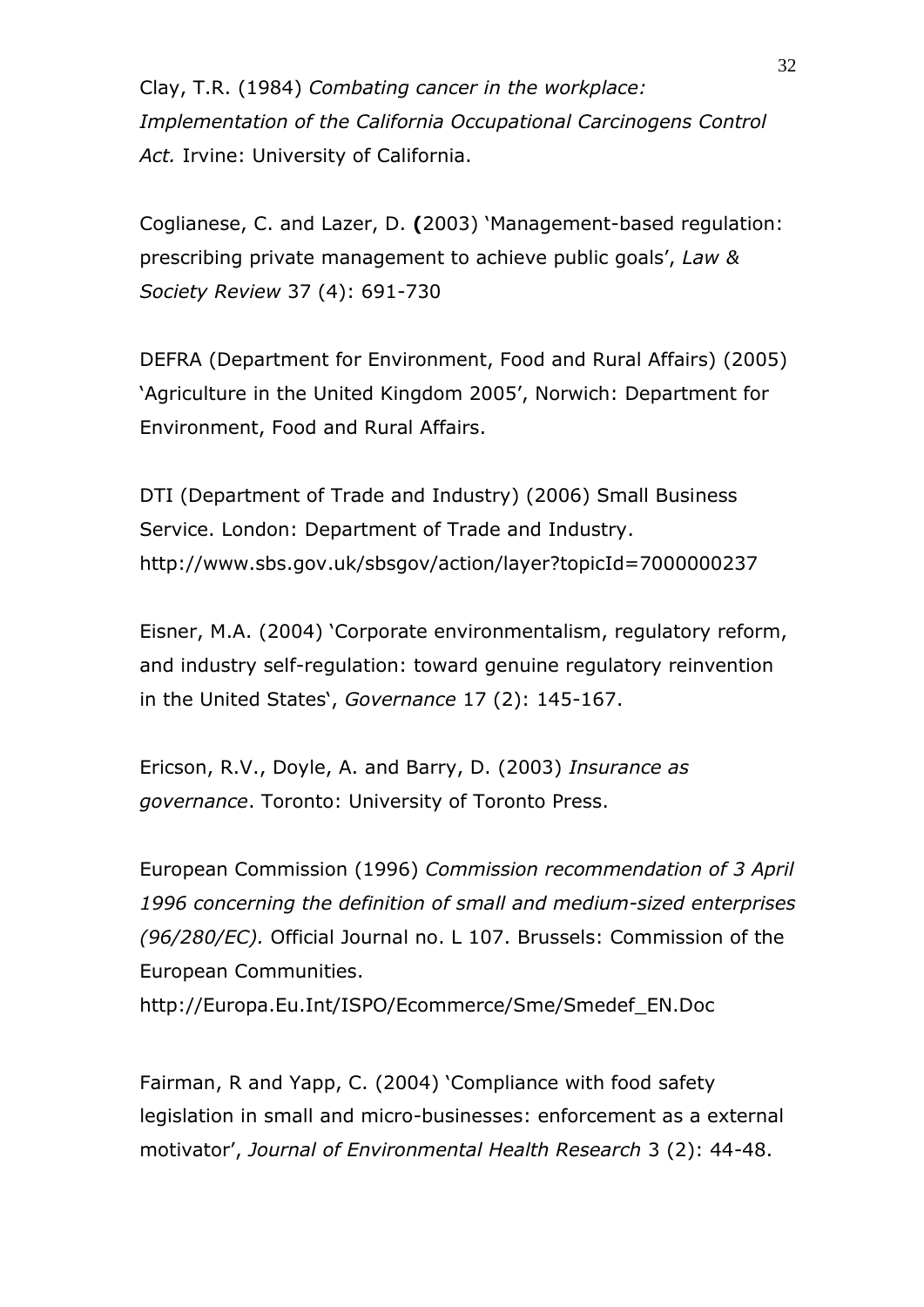Fisse, B. and Braithwaite, J. (1983) *The impact of publicity on corporate offenders*. Albany: State University of New York Press.

Frewer, L.J., Miles, S. and Marsh, R. (2002) 'The media and genetically modified foods: evidence in support of social amplification of risk', *Risk Analysis* 22 (4): 701.

FSA (Food Standards Agency) (2001) *Task Force on the burdens of food regulations on small food businesses.* London: Food Standards Agency.

Fulponi, L. (2006) 'Private voluntary standards in the food system: the perspective of major food retailers in OECD countries', *Food Policy* 31 (1): 1-13.

Genn, H. (1993) 'Business responses to the regulation of health and safety in England', *Law and Policy* 15: 219.

Grabosky, P. (1994) 'Green markets: environmental regulation by the private sector', *Law & Policy* 16 (4): 419-448.

Gray, W.B. and Scholz, J.T. (1991) 'Analyzing the equity and efficiency of OSHA enforcement', *Law & Policy* 13 (3): 185-214.

Gricar, B. (1983) 'A preliminary theory of compliance with OSHA regulation', *Research in Corporate Social Performance and Policy* 5: 121-141.

Gunningham, N. (1995) 'Enforcement, self-regulation, and the chemical industry: assessing responsible care', *Law & Policy* 17 (1): 57-109.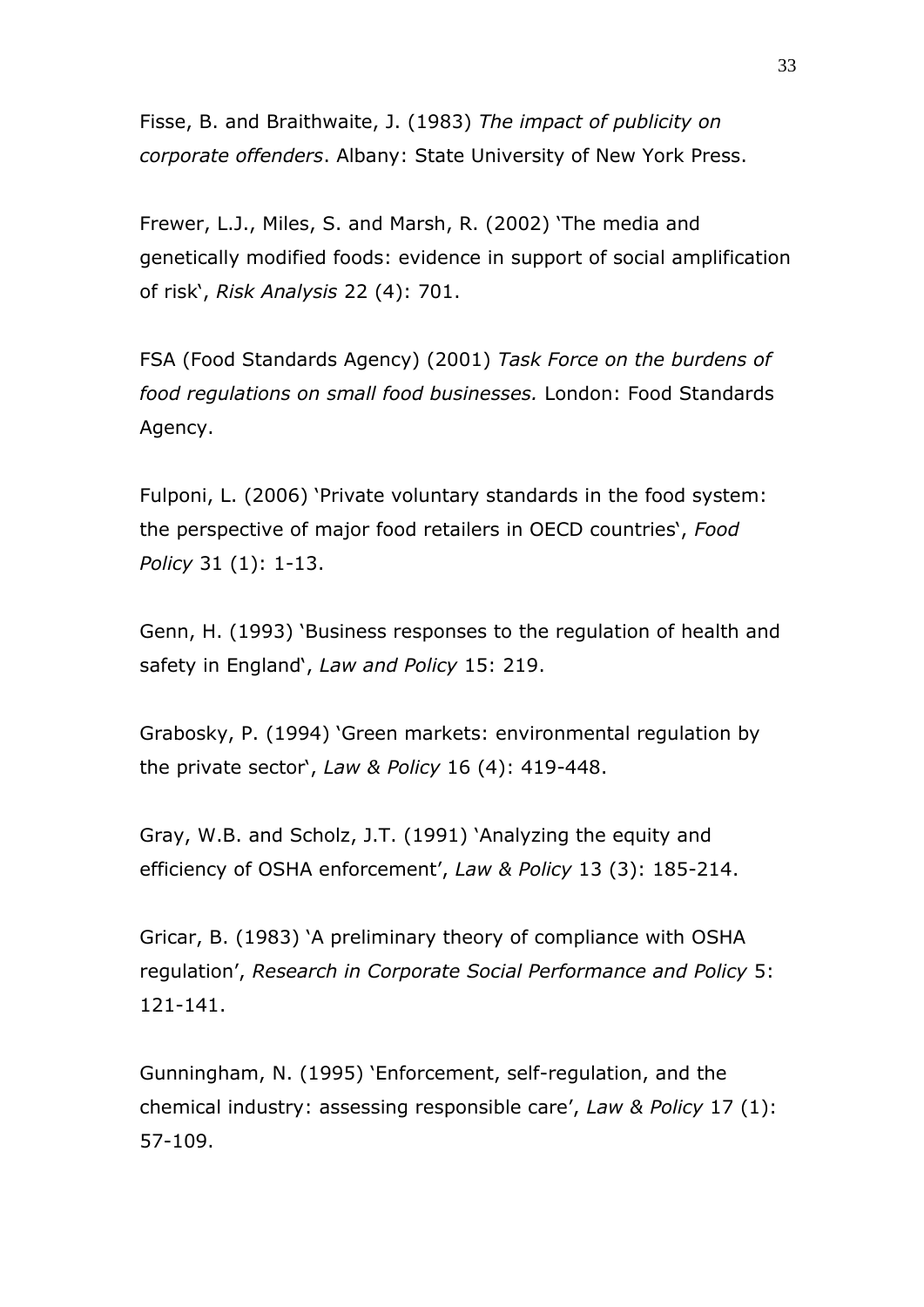Gunningham, N. (2002) 'Regulating small and medium sized enterprises', *Journal of Environmental Law* 14 (1): 3-32.

Gunningham, N. and Grabosky, P. (1998) *Smart regulation designing environmental policy*. Oxford: Oxford University Press.

Gunningham, N. and Rees, J. (1997) 'Industry self-regulation: an institutional perspective', *Law & Policy* 19(4): 363-414.

Gunningham, N. and Kagan, R.A. (2005) 'Regulation and business behaviour', *Law & Policy* 27 (2).

Gunningham, N., Kagan, R.A. and Thornton, D. (2003) *Shades of green: business, regulation, and environment*. Stanford, CA: Stanford University Press.

Hampton, P. (2005) *Reducing administrative burdens: effective inspection and enforcement – Hampton Review Final Report*. London: HM Treasury. www.hm-treasury.gov.uk/hampton

Hancher, L. and Moran, M. (1989) *Capitalism, culture and regulation*. Oxford: Clarendon.

Henson, S. and Caswell, J. (1999) 'Food safety regulation: an overview of contemporary issues', *Food Policy* 24 (6): 589-603.

Henson, S. and Hooker, N.H. (2001) 'Private sector management of food safety: public regulation and the role of private controls', *International Food and Agribusiness Management Review* 4(1).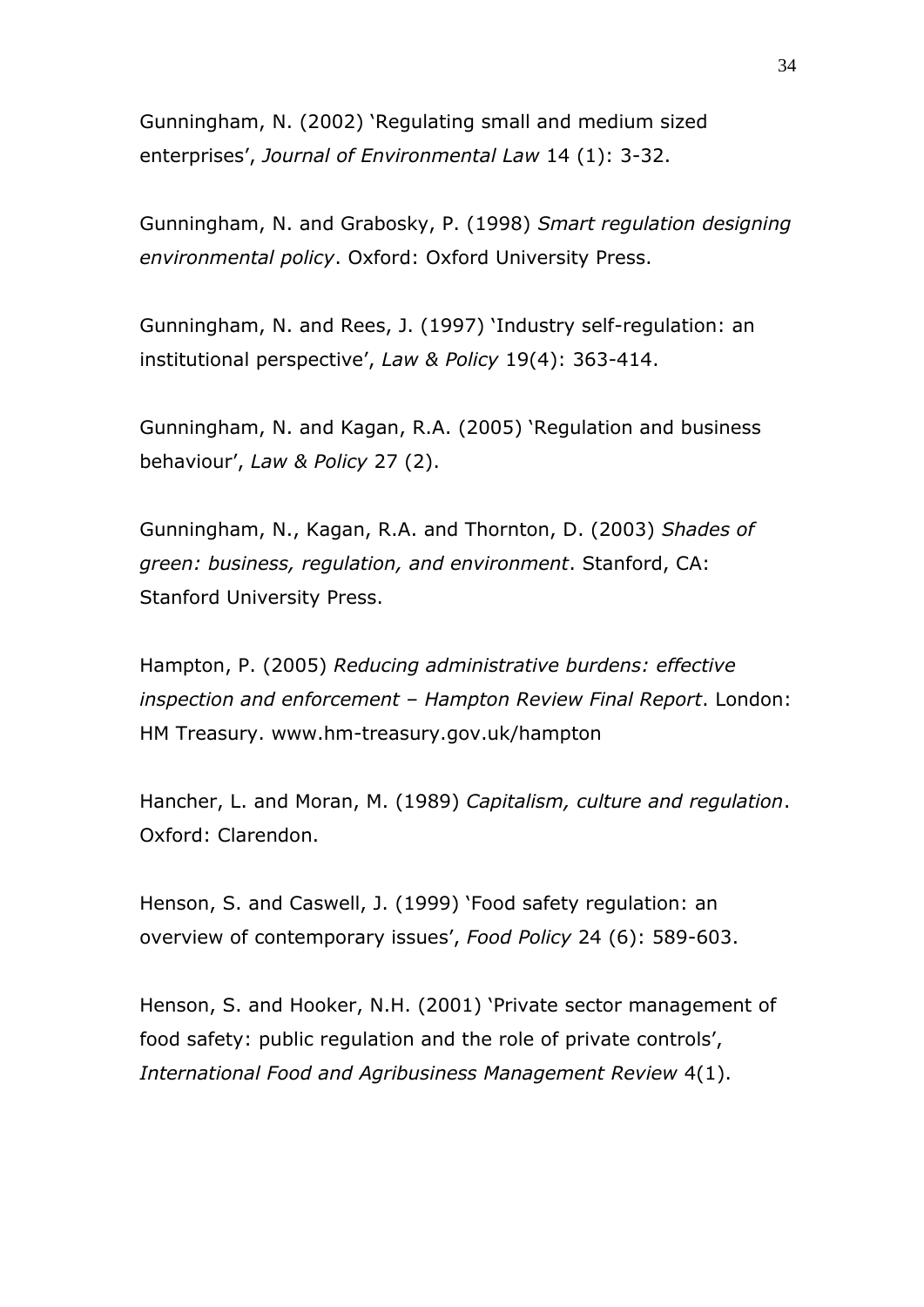Henson, S.J. and Heasman, M. (1998) 'Food safety regulations and the firm: understanding the process of compliance', *Food Policy* 23 (1): 9-24.

Holleran, E., Bredahl, M.E. and Zaibet, L. (1999) 'Private incentives for adopting food safety and quality assurance', *Food Policy* 24 (6): 669-683.

Hood, C., Rothstein, H and Baldwin, R. (2001) *The government of risk*. Oxford: Oxford University Press.

Hutter, B.M. (1988) *The reasonable arm of the law? The law enforcement procedures of environmental health officers*. Oxford: Clarendon Press.

Hutter, B.M. (2001) *Regulation and risk: occupational health and safety on the railways*. New York: Oxford University Press.

Hutter, B.M. (2006) 'The role of non state actors in regulation', in F. Schuppert (ed.), *Contributions to governance*. Berlin: Nomos. See also http://www.lse.ac.uk/collections/CARR/pdf/Disspaper37.pdf

Hutter, B. and O'Mahony, J. (2004) *Business regulation: reviewing the regulatory potential of civil society organisations.* CARR Discussion paper DP26. London: London School of Economics and Political Science.

http://www.lse.ac.uk/collections/CARR/pdf/DissPaper26.pdf

IGD (Institute of Grocery Distribution) (1998) *Consumer attitudes to British meat and fresh produce.* The Food Project Report series. Watford: Institute of Grocery Distribution.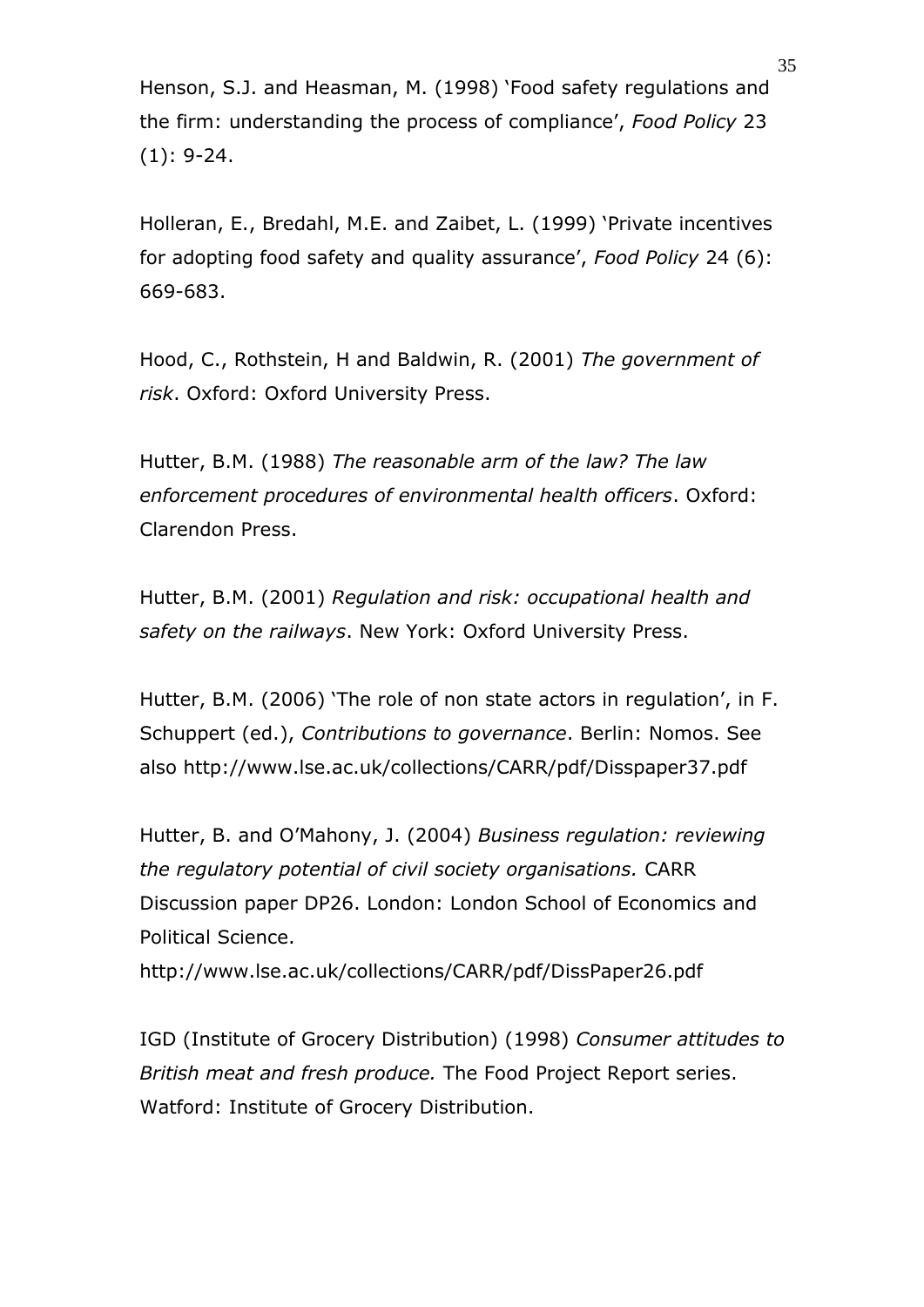James, P. (1997) *Food Standards Agency: an Interim Proposal*, Rowett research Institute Aberdeen

Kunreuther, H. (2002) 'Risk analysis and risk management in an uncertain world', *Risk Analysis* 22 (4): 655-664.

Lang, J.T. and Hallman, W.K. (2005) 'Who does the public trust? The case of genetically modified food in the United States', *Risk Analysis* 25: 1241

Mason, L. and Mason, R. (1992) 'A moral appeal for taxpayer compliance: the case for a mass media campaign', *Law & Policy* 14 (4): 381-399.

Osborne, D. and Gaebler, T. (1992) *Reinventing government: how the entrepreneurial spirit is transforming the public sector*. Reading, MA: Addison-Wesley.

Parker, C. **(**2002) *The open corporation: effective self-regulation and democracy.* Cambridge: Cambridge University Press.

Pidgeon, N., Kasperson, R.E. and Slovic, P. (eds) **(**2003) *The social amplification of risk*. Cambridge: Cambridge University Press.

Rees, J. (1997) 'Development of communitarian regulation in the chemical industry', *Law & Policy* 19 (4): 177.

Ronit, K. and Schneider, V. (1999) 'Global governance through private organizations', *Governance* 12 (3): 243-266.

Scott, C. (2001) 'Analysing regulatory space: fragmented resources and institutional design', *Public Law* (summer): 283-305.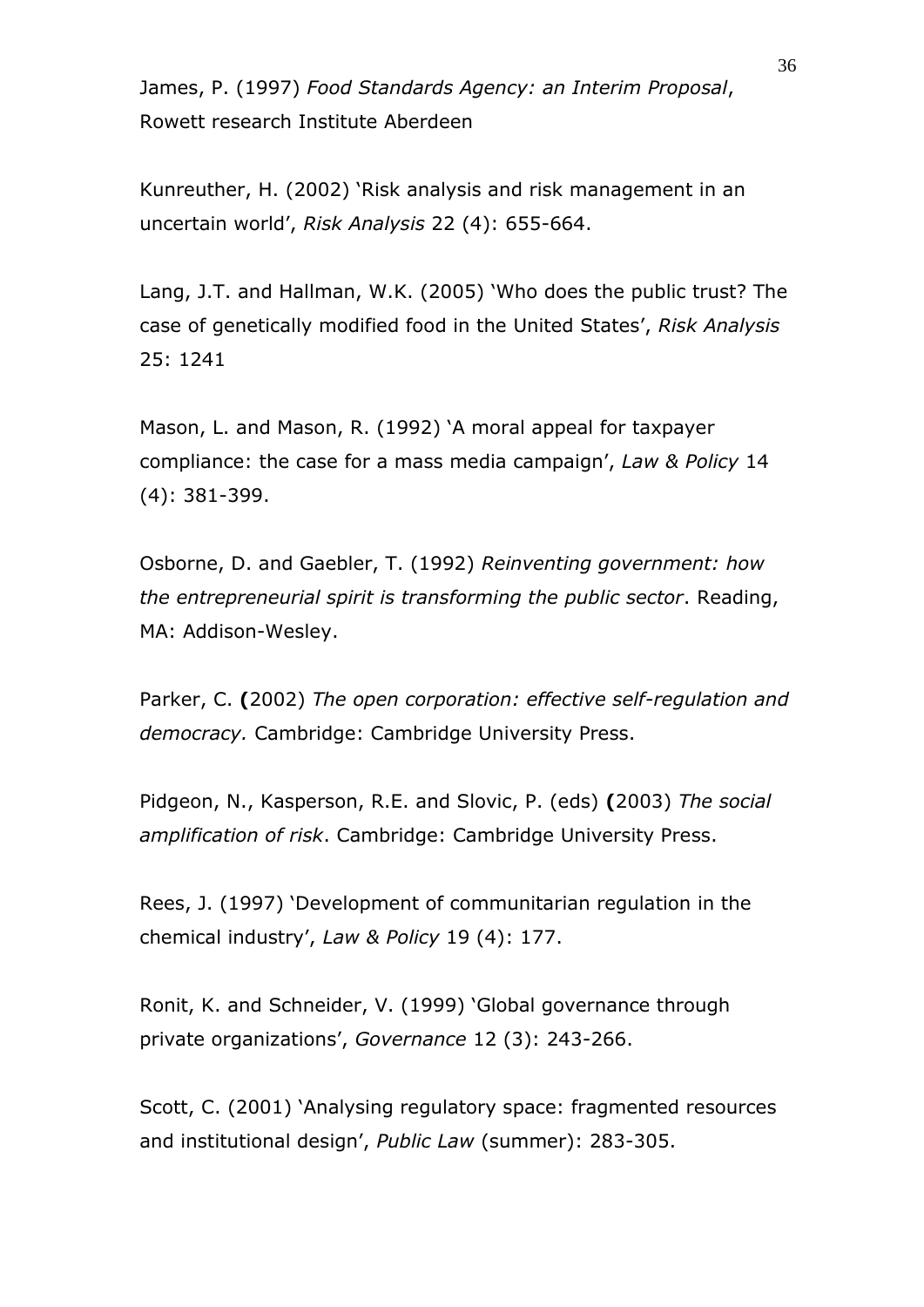Shearing, C. (1993) 'A constitutive conception of regulation' in P. Grabosky and J. Braithwaite (eds), *Business regulation and Australia's future.* Canberra: Australian Institute of Criminology.

Skees, J. R., Botts, A. and Zeuli, K.A. (2001) 'The potential for product recall insurance to improve food safety', *International Food and Agribusiness Management Review* 4: 99 - 111.

Swinnen, J.F.M., McCluskey, J. and Francken, N. (2005) 'Food safety, the media, and the information market', *Agricultural Economics* 32 (1): 175-188.

Wakefield, S.E.L. and Elliott, S.J. (2003) 'Constructing the news: the role of local newspapers in environmental risk communication', *Professional Geographer* 55: 216.

Vickers, I., Philip, J., Smallbone, D and Baldock, R. (2005) 'Understanding small firm responses to regulation', *Policy Studies* 26 (2): 149-169

**Table 1:** The range of influences upon managers when considering food safety and food hygiene risks based on the statistical mean of all questionnaires (completed) by managers.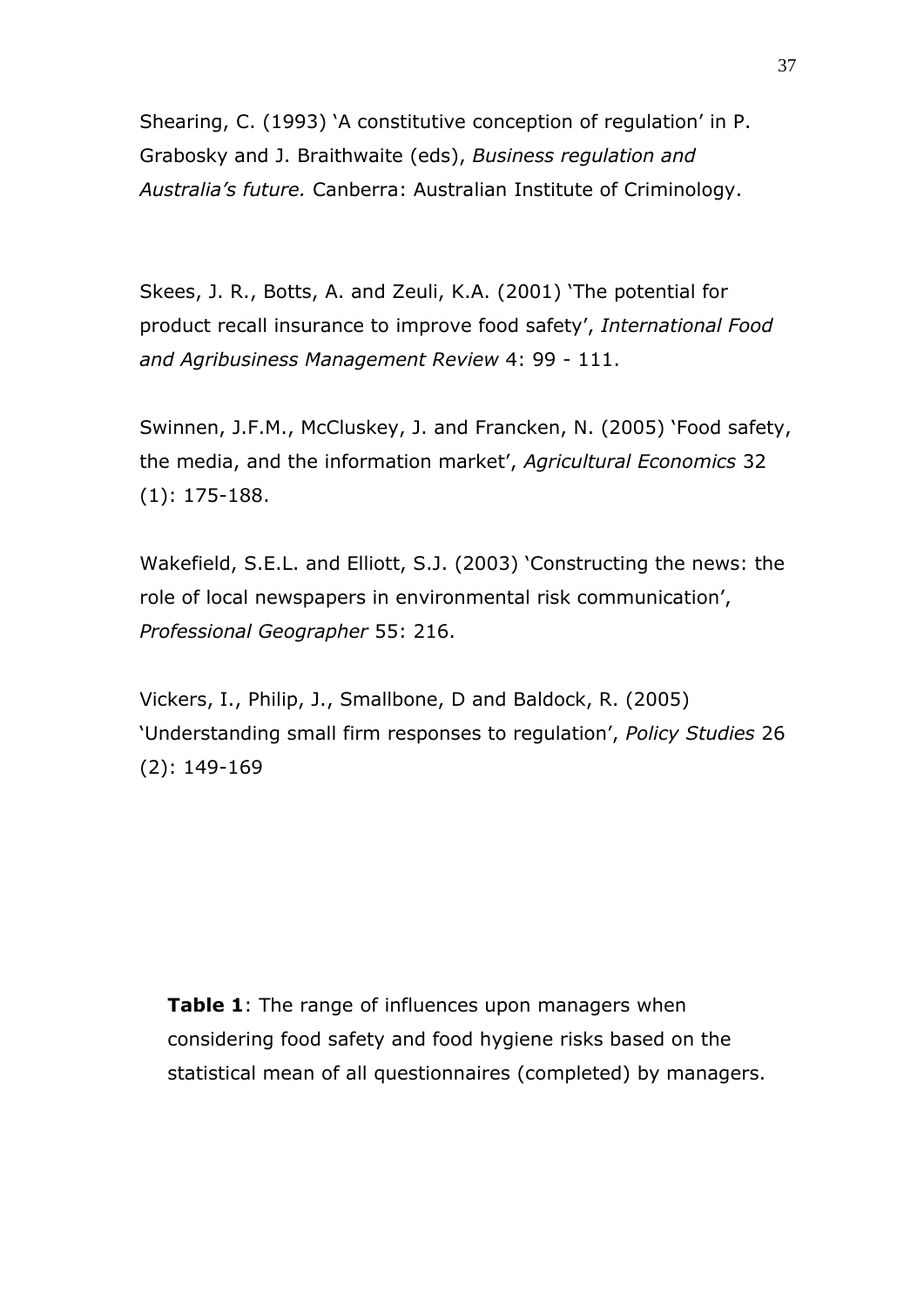| <b>Source of</b><br>influence -<br>ranked by level of<br>influence | <b>Influence</b> | <b>Influence index</b><br>(Mean values of<br>questionnaires) |
|--------------------------------------------------------------------|------------------|--------------------------------------------------------------|
| <b>EHO</b>                                                         | Most influence   | 1.35                                                         |
| Consumers                                                          |                  | 1.36                                                         |
| <b>FSA</b>                                                         |                  | 1.74                                                         |
| <b>TSO</b>                                                         |                  | 1.90                                                         |
| Media                                                              |                  | 2.46                                                         |
| Insurance                                                          |                  | 2.85                                                         |
| Lawyers                                                            |                  | 3.19                                                         |
| Pressure group/NGO                                                 | Least influence  | 3.23                                                         |

**Table 2**: The range of perception importance to consumers by managers when considering a range of food attributes commonly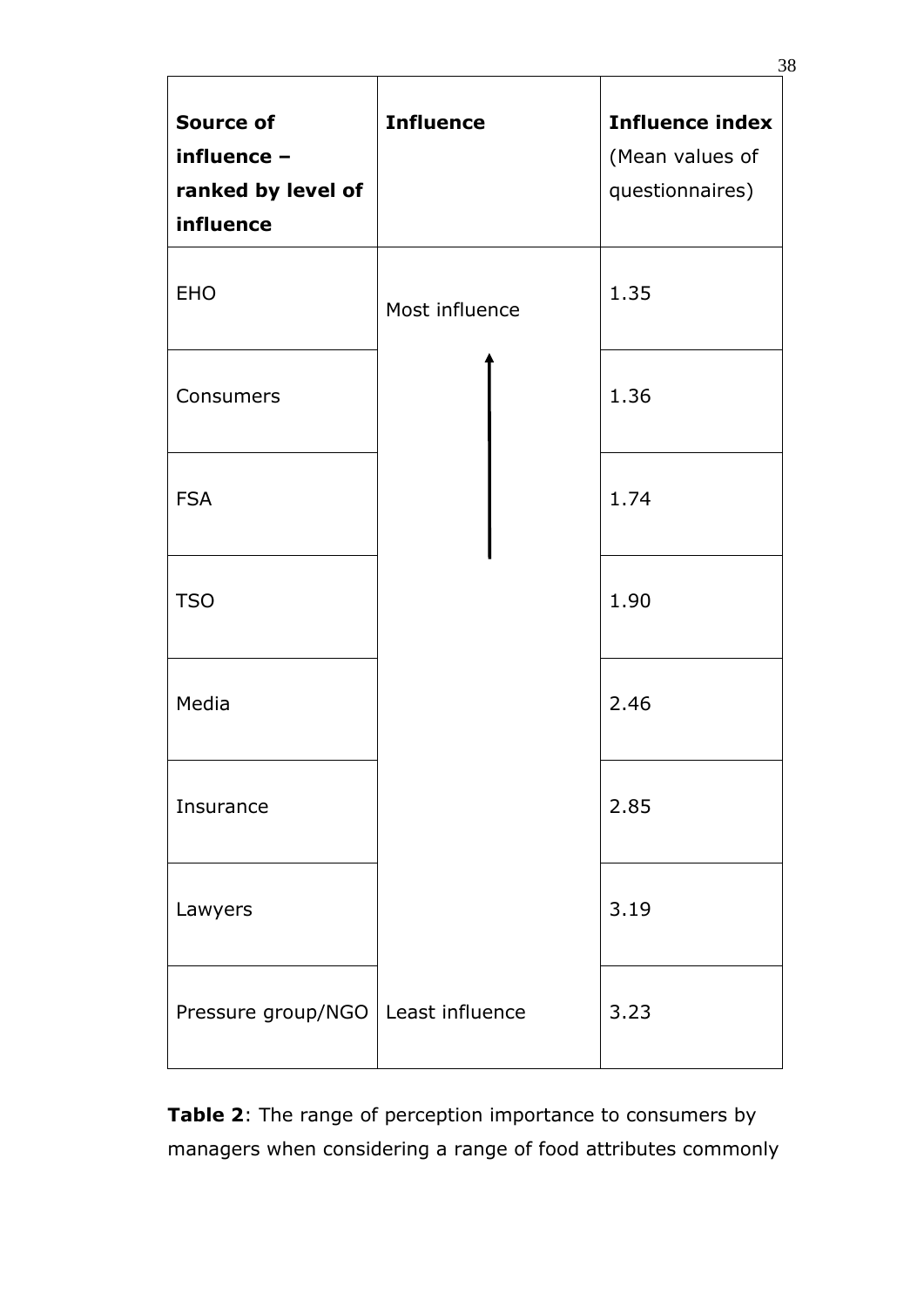related to risk based on the statistical mean of all questionnaires (completed) by managers.

| <b>Consumer concerns</b>           | <b>Managers</b><br>understandings of<br>relative<br>importance of<br>consumer<br>concerns | <b>Importance</b><br>index<br>(Mean values<br>of<br>questionnaires) |
|------------------------------------|-------------------------------------------------------------------------------------------|---------------------------------------------------------------------|
| Food safety and<br>hygiene         | Most important                                                                            | 1.1                                                                 |
| Price (value for money)            |                                                                                           | 1.65                                                                |
| Labelling & product<br>description |                                                                                           | 2.2                                                                 |
| <b>BSE</b>                         |                                                                                           | 2.35                                                                |
| Food additives                     |                                                                                           | 2.4                                                                 |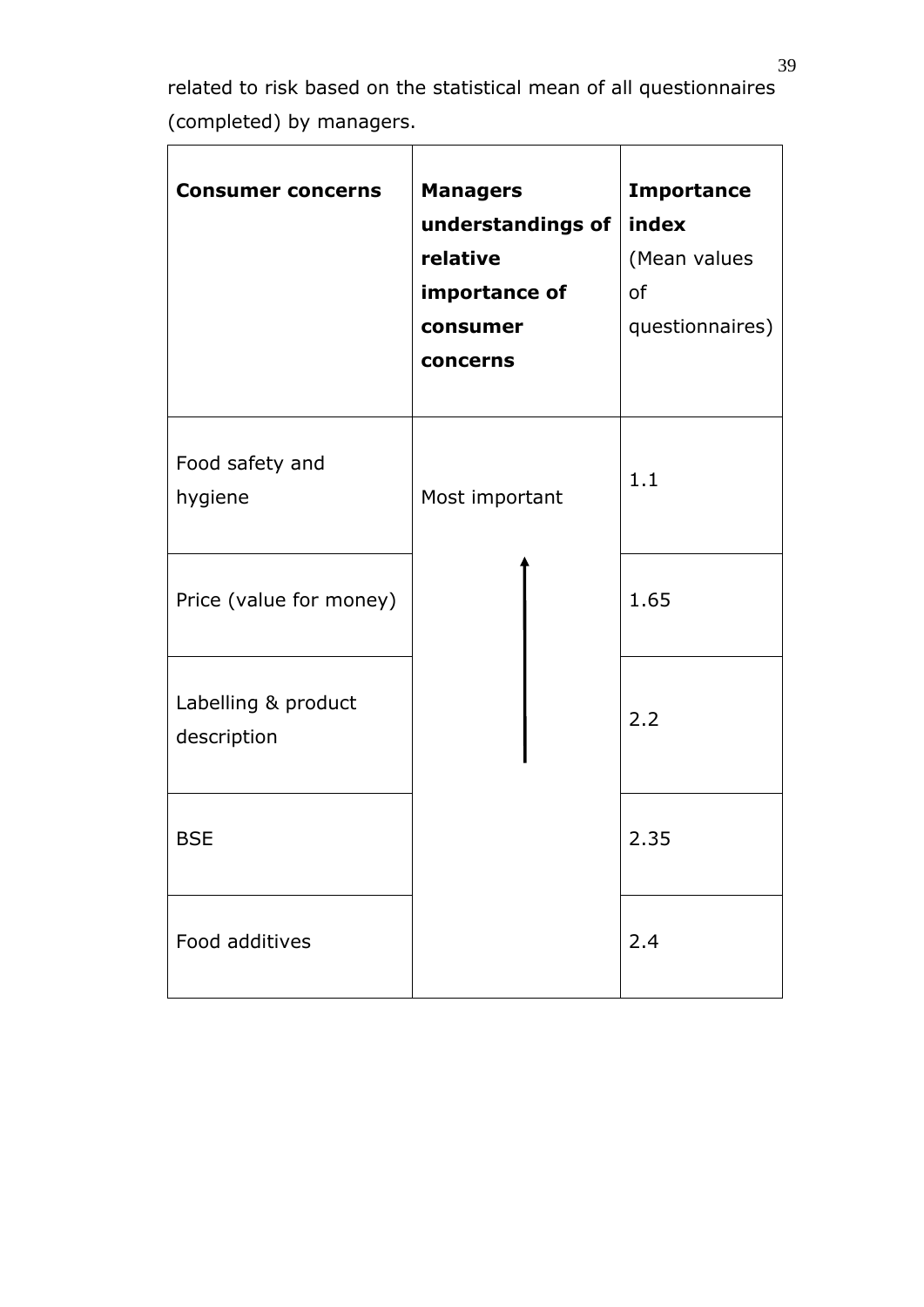| GM (Genetic             |             |
|-------------------------|-------------|
| Modification) / Use of  | 2.55 / 2.55 |
| pesticides to grow food |             |
|                         |             |

40

<sup>1</sup> Bridget Hutter is Professor of Risk Regulation and Director of the ESRC Centre for Risk and Regulation at the LSE and Clive Jones is Research Assistant and Project Manager, CARR. We would like to thank the anonymous referees for their very helpful comments, Attila Szanto for his excellent research help and the Michael Peacock Trust for their generous sponsorship of this study.

1

 $2$  Regulation has a multiplicity of meanings (see Black 2002). In this paper we see regulation as a means of managing risks so we focus on organizational responses to the risks generated by business activities and we consider responses originating within and beyond the state.

 $3$  Gunningham, Kagan and Thornton (2003) use the concepts of governmental, social and economic 'licences to operate' as ways of understanding variations in environmental performance amongst businesses. See also Braithwaite and Drahos 2000; Hutter 2001; Parker 2002.

 $4$  This included meetings with 8 central government policy-makers; 25 regulators from central and local government; 8 Trade associations representatives; 11 retail and producer business leaders; and 4 representatives from consumer groups.

 $5$  Company size definitions: Large firm: over 250 employees; medium firm: 50 - 249 employees; small firm: 10 - 49 employees; micro-firm (including sole trader): 0 - 9 employees. Source: European Commission (1996) and DTI (2006). The food retail/grocery sector was segmented into supermarket, convenience store and specialist retailer. The catering/hospitality sector was segmented into restaurant, take-away and contract catering.

 $6$  7 large companies and 22 SMEs participated in the research. 1 person per SME was interviewed and on average 7 per large company.